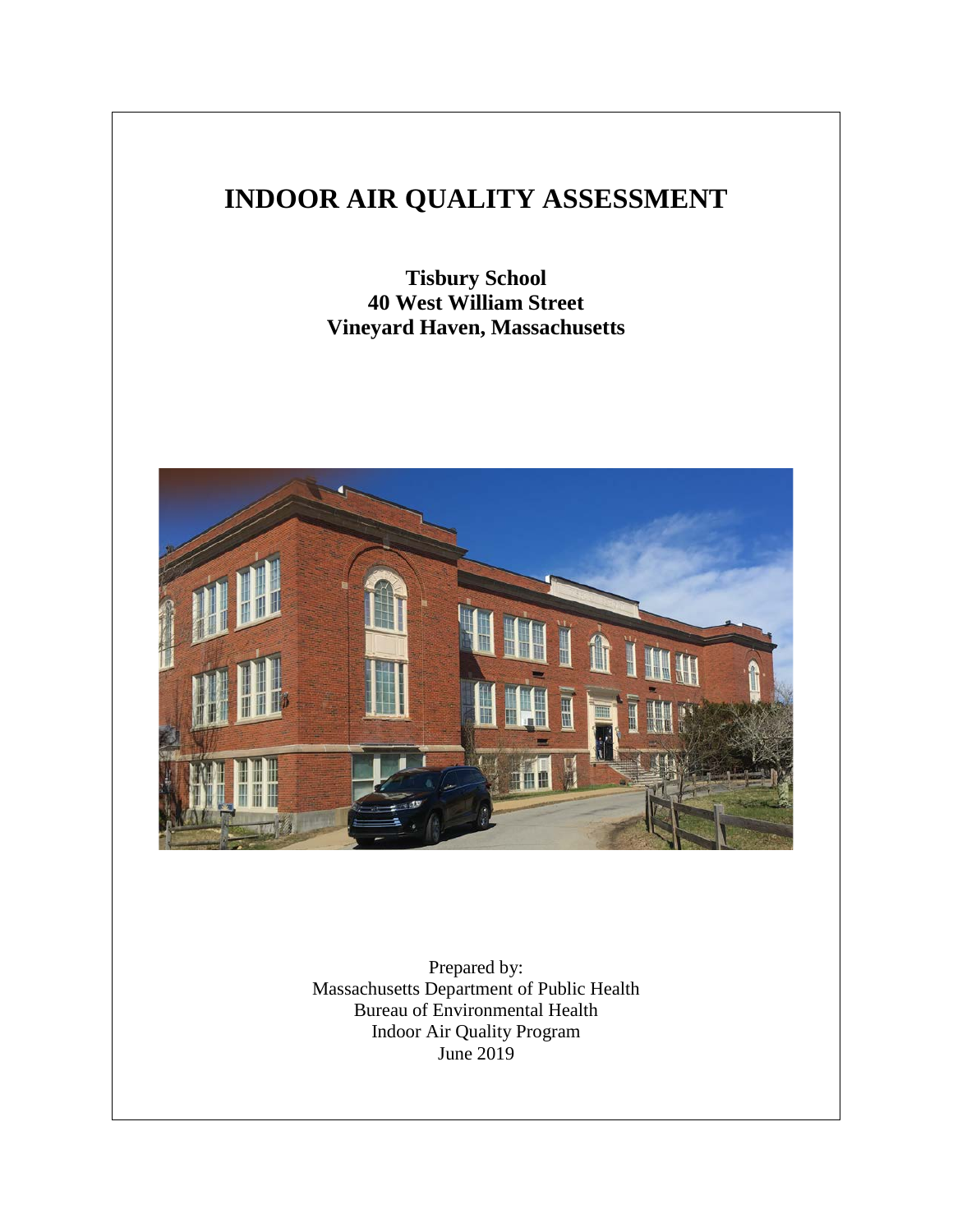## **Background**

| <b>Building:</b>                                                                                                                                      | Tisbury School (TS)                                                                                                                                                                                                                                                 |
|-------------------------------------------------------------------------------------------------------------------------------------------------------|---------------------------------------------------------------------------------------------------------------------------------------------------------------------------------------------------------------------------------------------------------------------|
| <b>Address:</b>                                                                                                                                       | 40 West William Street, Tisbury, MA                                                                                                                                                                                                                                 |
| <b>Reason for Request:</b>                                                                                                                            | General indoor air quality (IAQ) and water<br>damage/mold concerns                                                                                                                                                                                                  |
| Date(s) of Assessment:                                                                                                                                | April 11, 2019                                                                                                                                                                                                                                                      |
| <b>Massachusetts Department of Public</b><br><b>Health/Bureau of Environmental</b><br><b>Health (MDPH/BEH) Staff Conducting</b><br><b>Assessment:</b> | Michael Feeney, Director, IAQ Program                                                                                                                                                                                                                               |
| <b>Date of Building Construction:</b>                                                                                                                 | The TS was constructed in 1929. An<br>auditorium was added in 1938. In 1993, a two-<br>story wing of classrooms was added to the<br>1925 building in 1993. A used modular unit<br>was added, reportedly in the 2000s, which is<br>the subject of a separate report. |
| <b>Building Description:</b>                                                                                                                          | Brick and concrete construction; ceilings are<br>concrete, walls are cinderblock and floors are<br>tile.                                                                                                                                                            |
| <b>Windows:</b>                                                                                                                                       | Openable, although some in disrepair due to<br>age (original metal framed, single-paned<br>windows).                                                                                                                                                                |

## **IAQ Testing Results**

Please refer to the IAQ Manual for methods, sampling procedures, and interpretation of results (MDPH, 2015). The following is a summary of indoor air testing results (Table 1).

- *Carbon dioxide levels* were above the MDPH guideline of 800 parts per million (ppm) in more than half of the locations assessed, indicating a lack of air exchange, mainly due to sealed fresh air intakes and deactivated/outdated ventilation components. This is explained further in the **Ventilation** section of this report.
- *Temperature* was within or close to the recommended range of 70°F to 78°F the day of assessment. Note it is difficult to control temperature/maintain comfort without operating the mechanical ventilation systems as designed.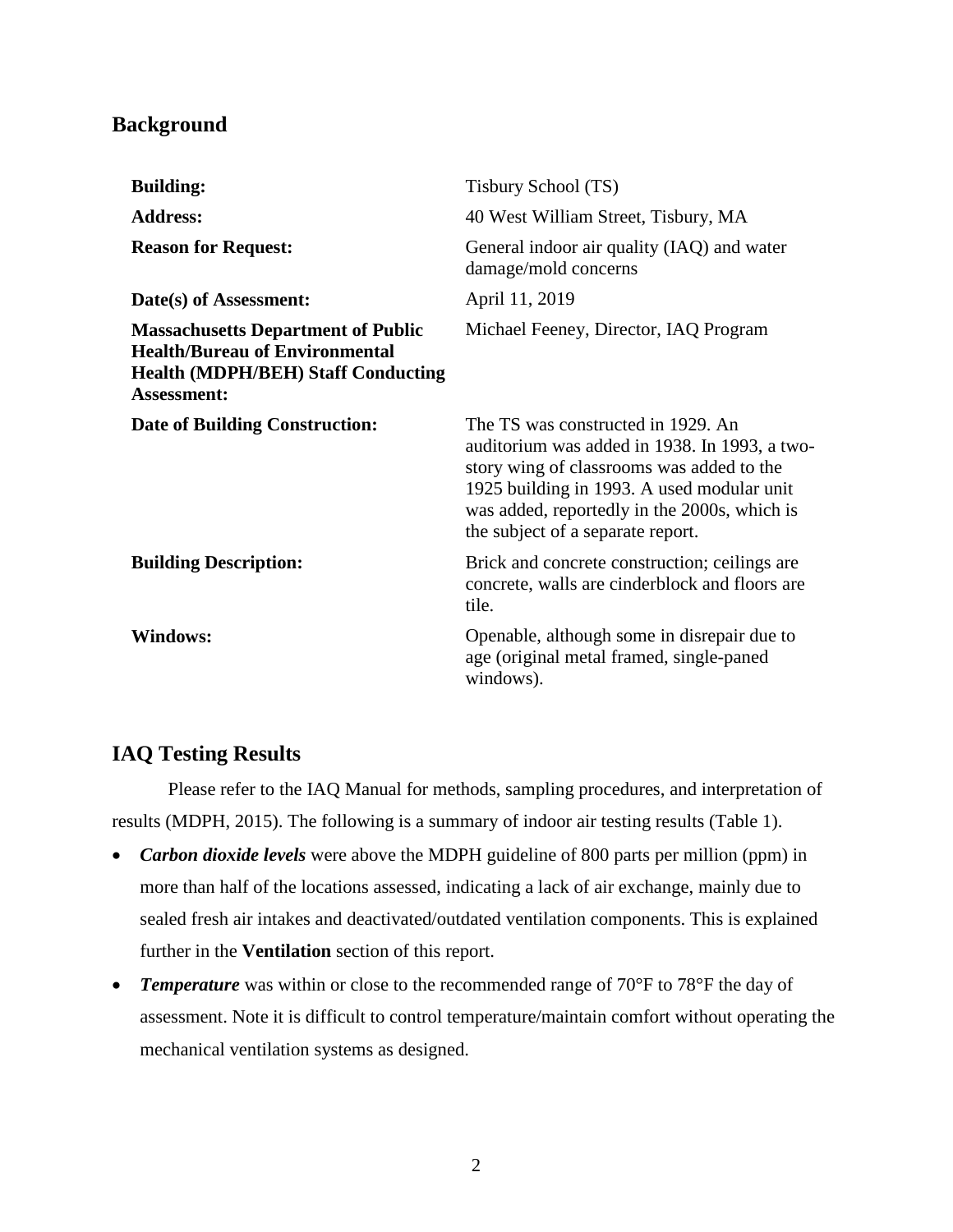- *Relative humidity* was below the recommended range of 40 to 60% the day of assessment in all but one area.
- *Carbon monoxide* levels were non-detectable (ND) in all indoor areas tested.
- Fine particulate matter (PM2.5) concentrations measured were below the national ambient air quality standard (NAAQS) limit of 35  $\mu$ g/m<sup>3</sup> in all areas tested.

### **Ventilation**

A heating, ventilating and air conditioning (HVAC) system has several functions. First it provides heating and, if equipped, cooling. Second, it is a source of fresh air. Finally, an HVAC system will dilute and remove normally occurring indoor environmental pollutants by not only introducing fresh air, but by filtering the airstream and ejecting stale air to the outdoors via exhaust ventilation. Even if an HVAC system is operating as designed, point sources of respiratory irritation may exist and cause symptoms in sensitive individuals.

Mechanical ventilation equipment was deactivated in almost every area throughout the building the day of assessment in both classrooms and common areas (e.g., cafeteria, gym, and library) (Table 1).

Fresh air in classrooms is supplied by a unit ventilator (univent) system [\(Figure 1\)](http://www.mass.gov/eohhs/docs/dph/environmental/iaq/appendices/univent.doc). Univents draw air from outdoors through a fresh air intake located on the exterior walls of the building (Picture 1) and return air through an intake located at the base of each unit. Fresh and return air are mixed, filtered, heated and provided to classrooms through an air diffuser located in the top of the unit. Univent fresh air intakes throughout the building were sealed (Picture 1). By sealing the fresh air intakes, no mechanical source of fresh air exists. Each classroom was originally equipped with exhaust ventilation, which would vent normally occurring indoor pollutants from the room, and in combination of the operation of a fully functional univent, create airflow. Exhaust vents in classrooms were sealed (Picture 2) and repurposed for use as cable runs for computers. Based on this condition, the TS does not have a functional source of fresh air supply or exhaust ventilation. All univents provide only heat and recirculate air. Many univents had various materials stored in front of the return vent or on top to block diffusers. Odors from stored materials can become aerosolized by the operation of univents and be irritating to the eyes, nose and respiratory system to sensitive individuals.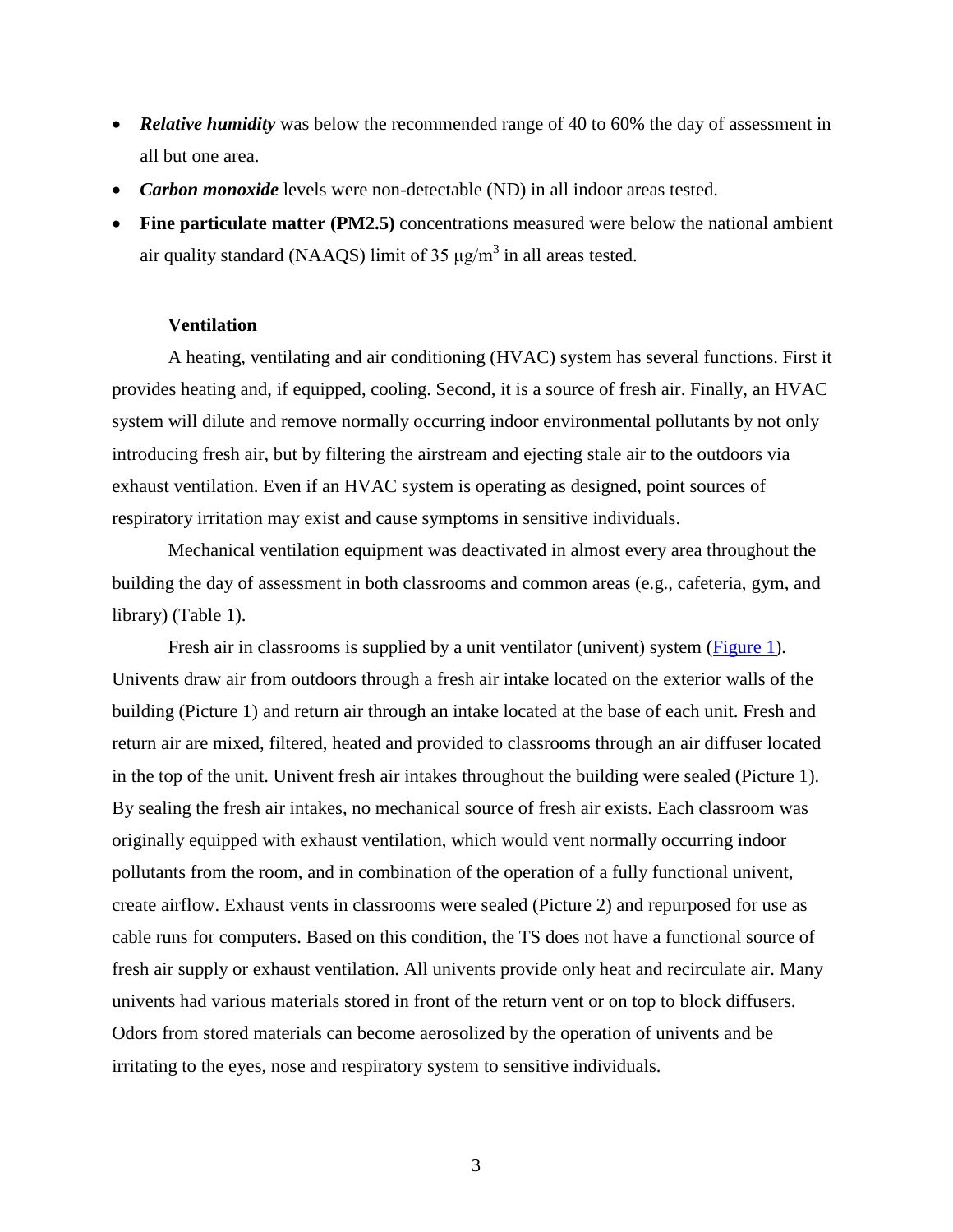The building appears to be originally designed to provide fresh air by opening windows and transoms during temperate weather. The TS was configured in a manner to use crossventilation to provide comfort for building occupants. The building is equipped with windows on opposing exterior walls. In addition, the building has hinged windows located above hallway doors. This hinged window (called a transom) (Picture 3) enables the classroom occupant to close the hallway door while maintaining a pathway for airflow. This design allows for airflow to enter an open window, pass through a classroom, pass through the open transom, enter the hallway, pass through the opposing open classroom transom, into the opposing classroom and exit the building on the leeward side (opposite the windward side) [\(Figure 2\)](https://www.mass.gov/doc/open-transoms-figure-0/). With all windows and transoms open, airflow can be maintained in a building regardless of the direction of the wind. The system fails if the windows or transoms are closed [\(Figure 3\)](https://www.mass.gov/doc/closed-transoms-figure-0/). All transoms in the building were sealed, which prevents cross-ventilation in the 1929 building as originally designed. The 1993 building has no transoms. Without proper supply and exhaust ventilation, normally occurring environmental pollutants can build-up and lead to indoor air quality/comfort complaints.

In order to have proper ventilation with a mechanical supply and exhaust system, these systems must be balanced to provide an adequate amount of fresh air to the interior of a room while removing stale air from the room. It is recommended that existing ventilation systems be re-balanced every five years to ensure adequate air systems function (SMACNA, 1994). In its current condition, the HVAC system cannot be balanced.

With regard to HVAC system function, according to the American Society of Heating, Refrigeration and Air-Conditioning Engineers (ASHRAE), the service life for a unit heater, hot water or steam is 20 years, assuming routine maintenance of the equipment (ASHRAE, 1991). Despite attempts to maintain the univents (e.g., oiling bearings, changing filters regularly), the operational lifespan of this equipment has been exceeded in all areas for the TS. Maintaining the balance of fresh to exhaust air will become more difficult as the equipment ages and as replacement parts become increasingly difficult to obtain.

### **Microbial/Moisture Concerns**

The TS appears to have a number of breaches/conditions through the building envelope that allows water to penetrate into the building, including: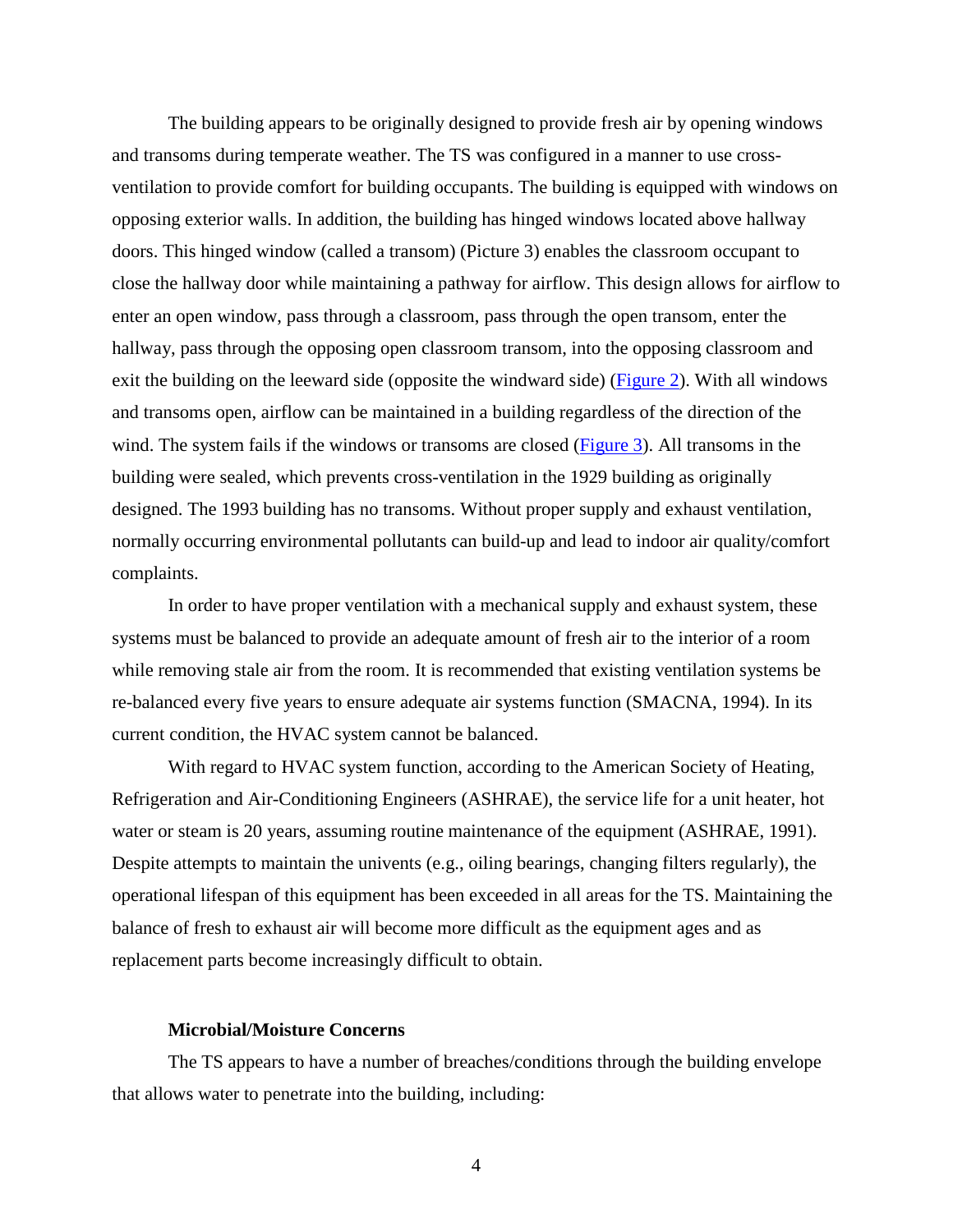- A section of walls around the gymnasium wing are cracked (Picture 4).
- A window frame in the front of the building has rotted wood and a damaged sill (Picture 5). It appears that spray foam insulation was applied which would hold water behind the window frame and wall cavity. (Spray foam insulation is a water impermeable material that would dam water behind brick and mortar. Brick and mortar are porous materials through which water may pass).
- Condensation on the inside of energy efficient windows indicates that the gaskets have failed, allowing moisture penetration (Picture 5).
- It appears the side entrances to the 1929 wing were reconfigured during the 1993 addition construction (east and west entrances). A significant amount of water-damaged plaster exists in the east entrance. Water damage inside this entrance appears to be directly below the junction of the roof of the east entrance and 1929 building (Pictures 6). The water leak appears to be related to the wall above the east entrance, which likely originally had an awning-shaped roof sheltering this doorway (Picture 7). A line of sealant is visible on the brickwork above the entrance as well as vertical black stains on brickwork flanking the sealant which suggest the removal of such an awning. Of note is a quality of brick called porosity<sup>[1](#page-4-0)</sup>. If the bricks used to seal the area above the entrance are more porous than surrounding brick, wind-driven rainwater may pass though the brick to accumulate inside the exterior wall to possibly cause the damage shown in Picture 6.
- Water damage inside the east entrance may also be related to the lack of gutters, drip edge or sealant where the entrance roof and wall meets.

 $\overline{a}$ 

<span id="page-4-0"></span><sup>&</sup>lt;sup>1</sup> Porosity is an important characteristic of brick. In contrast to other moulded or pre-cast building materials, the porosity of brick is attributed to its fine capillaries. By virtue of the capillary effect, the rate of moisture transport in the brick is ten times faster than in other building materials. Moisture is released during day-time and re-absorbed during night-time. The ability to release and re-absorb moisture (a "breathing" process) by capillary effect is one of the most useful properties of brick that helps to regulate the temperature and humidity of atmosphere. This distinctive property makes brick an admirable building material…[c]n the other hand, all porous materials are susceptible to chemical attacks and liable to contamination from weathering agents like rain, running water and polluted air. Porosity of building material is an important factor to consider in respect its performance and applications. Experiment results show that bricks with water absorption rate at 8% is 10 times more durable in resisting salt attack than that with water absorption rate at 20%. Well burnt brick has a normal water absorption rate less than 10% in contrast to that of concrete block and cement mortar exceeding 15%. This explains why brick walls require comparatively minimum maintenance in the course of time (Claybricks & Tiles Sdn. Bhd., 1998-2007).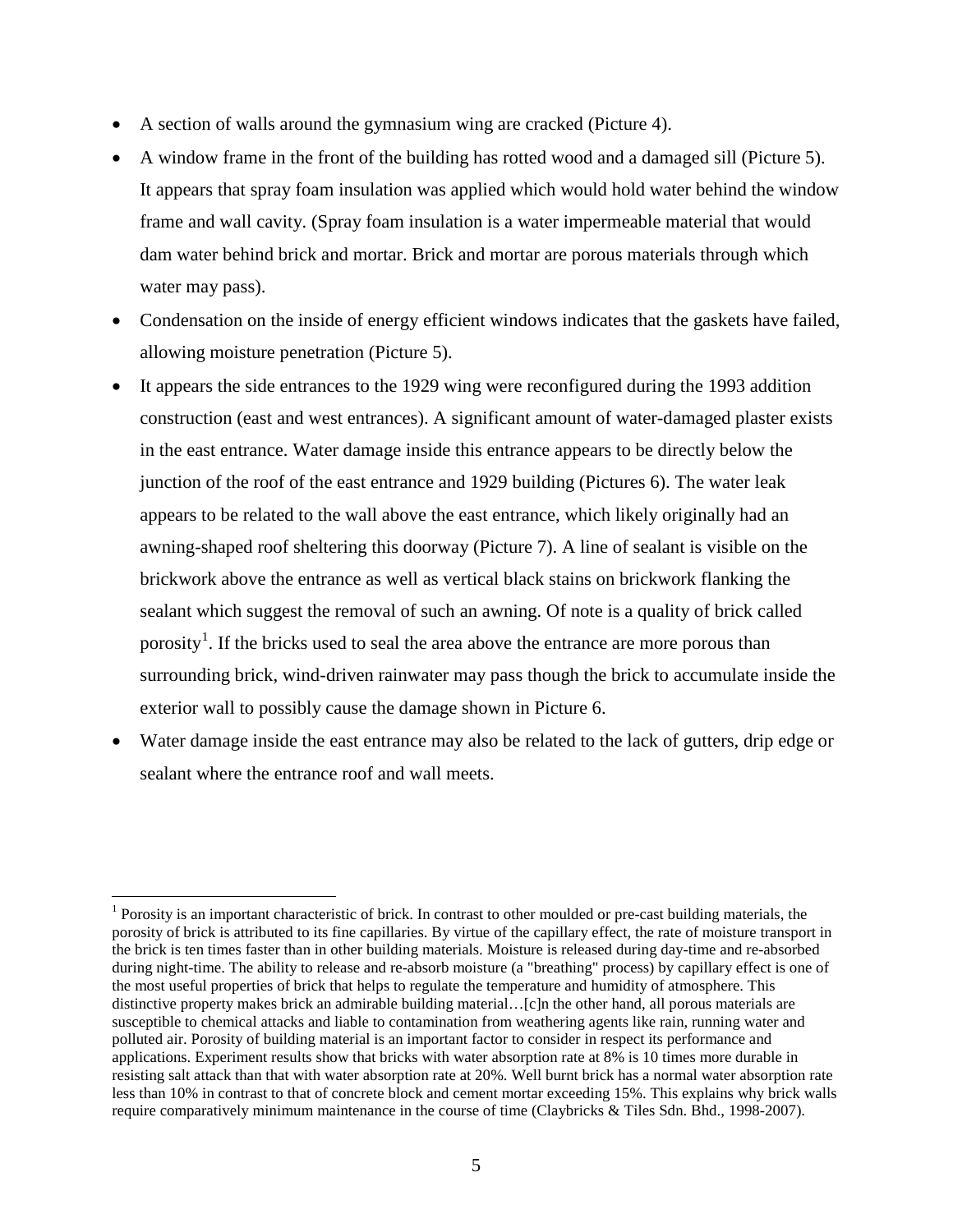In addition to these conditions, water-damaged ceiling tiles were noted in a number of areas (Table 1). This water damage may be the result of water penetration through the building envelope by roof leaks or leaks through failing window frames.

Each of these conditions can result in moistening of building materials. Porous materials such as cellulose ceiling tiles and gypsum wallboard (GW) can support mold growth. In order for building materials to support mold growth, a source of water exposure is necessary. The US Environmental Protection Agency (US EPA) and the American Conference of Governmental Industrial Hygienists (ACGIH) recommends that porous materials (e.g., wallboard, carpeting) be dried with fans and heating within 24 to 48 hours of becoming wet (US EPA, 2008; ACGIH, 1989). If porous materials are not dried within this time frame, mold growth may occur. It is important to note that the majority of building materials observed were non-porous surfaces (i.e., cinder block, concrete, floor tiles), which are not conducive to mold growth as opposed to porous materials such as gypsum wallboard, carpet and fibrous ceiling tiles.

A mold odor was detected in the chemistry storeroom, which was traced to an unused dish washer. In addition, the chemistry lab has a floor drain. In both of these instances, the drain trap is likely dry. The purpose of a drain trap is to use water to prevent gases and other odors from the sewer/septic system from entering occupied space. In order to maintain the air seal on the drain trap, water must be poured down a drain at least twice a week. If drains are unused, then sealing drains is recommended.

Plants were observed in a number of areas (Table 1). Plants can be a source of pollen and mold, which can be respiratory irritants to some individuals. Plants should be properly maintained and equipped with drip pans and should be located away from air diffusers to prevent the aerosolization of dirt, pollen and mold.

A variety of air conditioning (AC) units are used in classrooms, including window units, wall-mounted and portable air conditioners (Table 1). ACs collects condensation that should be drained to prevent water damage and microbial growth. Condensation collection pans/vessels and drains should be inspected for leaks and clogs and cleaned periodically to prevent stagnant water and debris that can lead to odors and microbial growth.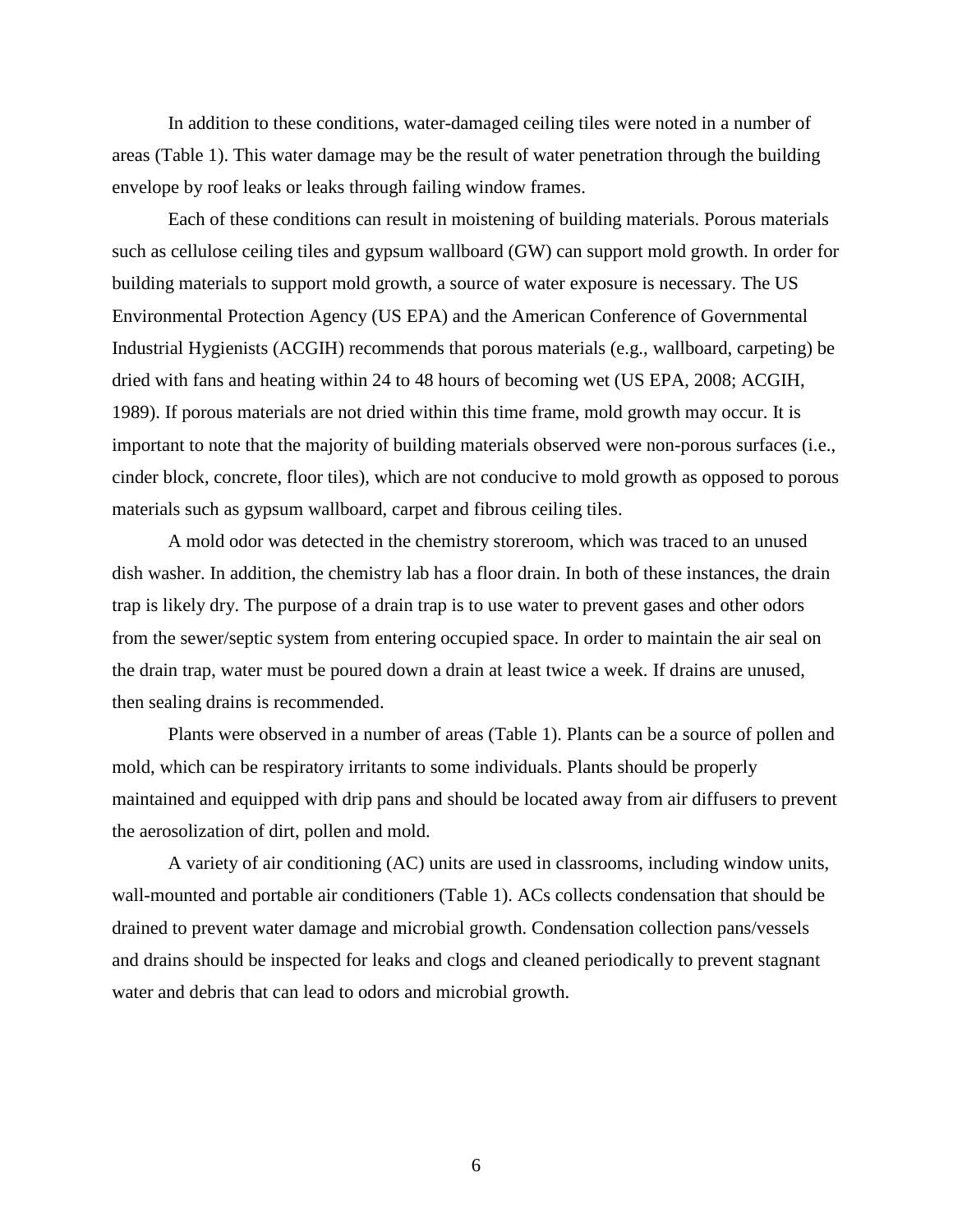### **Other IAQ Evaluations**

Exposure to low levels of total VOCs (TVOCs) may produce eye, nose, throat, and/or respiratory irritation in some sensitive individuals. To determine if VOCs were present, BEH/IAQ staff examined rooms for products containing VOCs. BEH/IAQ staff noted hand sanitizers, cleaners, air fresheners and dry erase materials in use within the building. All of these products have the potential to be irritants to the eyes, nose, throat, and respiratory system of sensitive individuals. Given that the building does not have functional, mechanical fresh air supply or exhaust ventilation, use of these products would likely result in lingering odors to cause irritation to building occupants.

Photocopiers and laminators were located in the Main Office and a few other areas. Photocopiers can emit ozone and TVOCs, especially when they are older or heavily used, laminators give off waste-heat and plastic odors. It is recommended that this equipment be used in a well-ventilated area, preferably with local exhaust ventilation.

Most classrooms had carpeting that appeared to be several decades old. In many areas, this carpeting was visibly very worn, frayed, wrinkled and stained. The service life of carpeting in schools is approximately 10-11 years (IICRC, 2002). Aging carpet can produce fibers that can be irritating to the respiratory system. In addition, tears or lifting carpet can create tripping hazards. Carpeting should be cleaned annually or semi-annually in soiled high traffic areas as per the recommendations of the Institute of Inspection, Cleaning and Restoration Certification (IICRC, 2012). Non-carpeted surfaces are recommended for most areas of schools.

A kiln in the art room had no exhaust ventilation (Picture 8) and was located directly inside the classroom. Exhaust ventilation for kilns is necessary to remove heat and odors during operation. Consider installing a direct exhaust vent for the kiln and ensure it is used every time the kiln is in operation.

*A kiln is used to heat the pottery to the desired firing temperature. The most common type is electric kilns. Heating elements heat the kiln as electric current passes through the coils. The temperature rises until the kiln is shut off. Firing temperatures can vary from as low as 1382°F for raku and bisque wares, to as high as 2372 °F for stoneware, and 2642 °F for certain porcelains... The early stages of bisque firing involve the oxidization of organic clay matter to carbon monoxide and other combustion gases. Sulfur breaks down later producing highly irritating sulfur oxides. Also, nitrates and nitrogen-*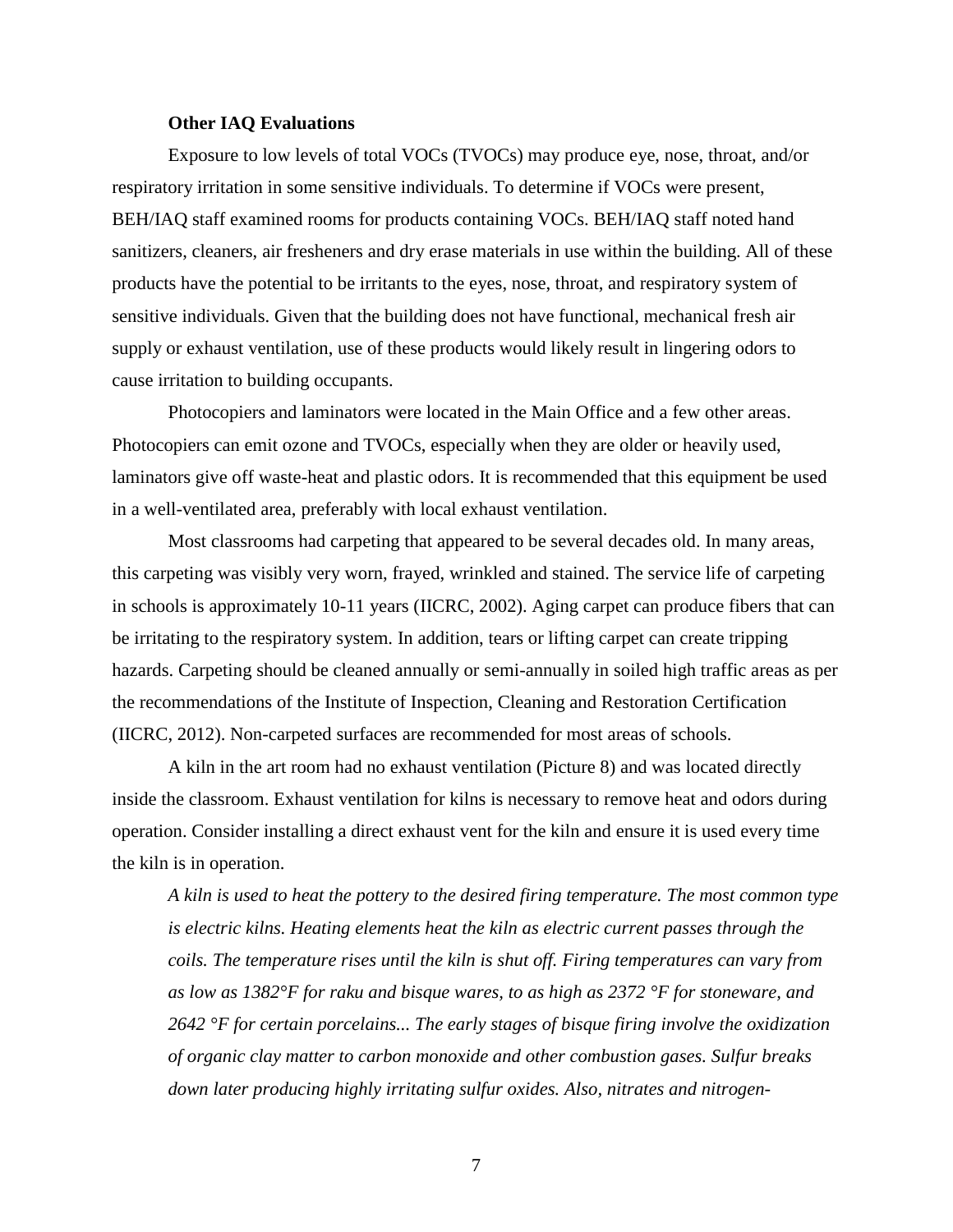*containing organic matter break down to nitrogen oxides. In addition low grade fire clays can release toxic gases and fumes during glaze firings. Carbonates, chlorides, and fluorides are broken down to releasing carbon dioxide, chlorine, and fluorine gases (Princeton U., 2019).*

Depending on the composition of the clay fired, a variety of pollutants can exit the kiln and linger in the indoor environment, since the building does not have functioning mechanical supply or exhaust ventilation.

The TS also contains a wood shop, which has a wood dust collector unit (Picture 9). In order for the wood dust collector to work properly, an adequate amount of make-up air is needed to maximize the airflow. Aside from opening windows, no source of make-up air was identified during this assessment.

Of note was the presence of peeling paint in a number of locations (Picture 10, Table 1). IAQ staff could not identify whether the paint may contain lead. Given age of the TS, is possible that classroom paint contains lead and would be require remediation in a manner consistent with Massachusetts lead paint laws and regulations.

The 1929 building was also built at a time when asbestos was used to insulate heat pipe. The Asbestos Hazard Emergency Response Act (AHERA) requires that all asbestos containing materials be identified and reassessed every three years by a licensed asbestos inspector. If the asbestos-containing materials is in a form that can cause exposure (called friable), then it must be remediated in a manner consistent with federal and Massachusetts asbestos laws and regulation.

Note that the Environmental Protection Agency (EPA) conducted a National School Radon Survey in which it discovered nearly one in five schools had "…at least one frequently occupied ground contact room with short-term radon levels above 4 [picocuries per liter] pCi/L" (US EPA 1993). The BEH/IAQ Program therefore recommends that every school be tested for radon, and that this testing be conducted during the heating season while school is in session in a manner consistent with USEPA radon testing guidelines. Radon measurement specialists and other information can be found at [www.nrsb.org](http://www.nrsb.org/) and [http://aarst-nrpp.com/wp,](http://aarst-nrpp.com/wp) with additional information at: [http://www.mass.gov/eohhs/gov/departments/dph/programs/environmental](http://www.mass.gov/eohhs/gov/departments/dph/programs/environmental-health/exposure-topics/iaq/radon)[health/exposure-topics/iaq/radon.](http://www.mass.gov/eohhs/gov/departments/dph/programs/environmental-health/exposure-topics/iaq/radon)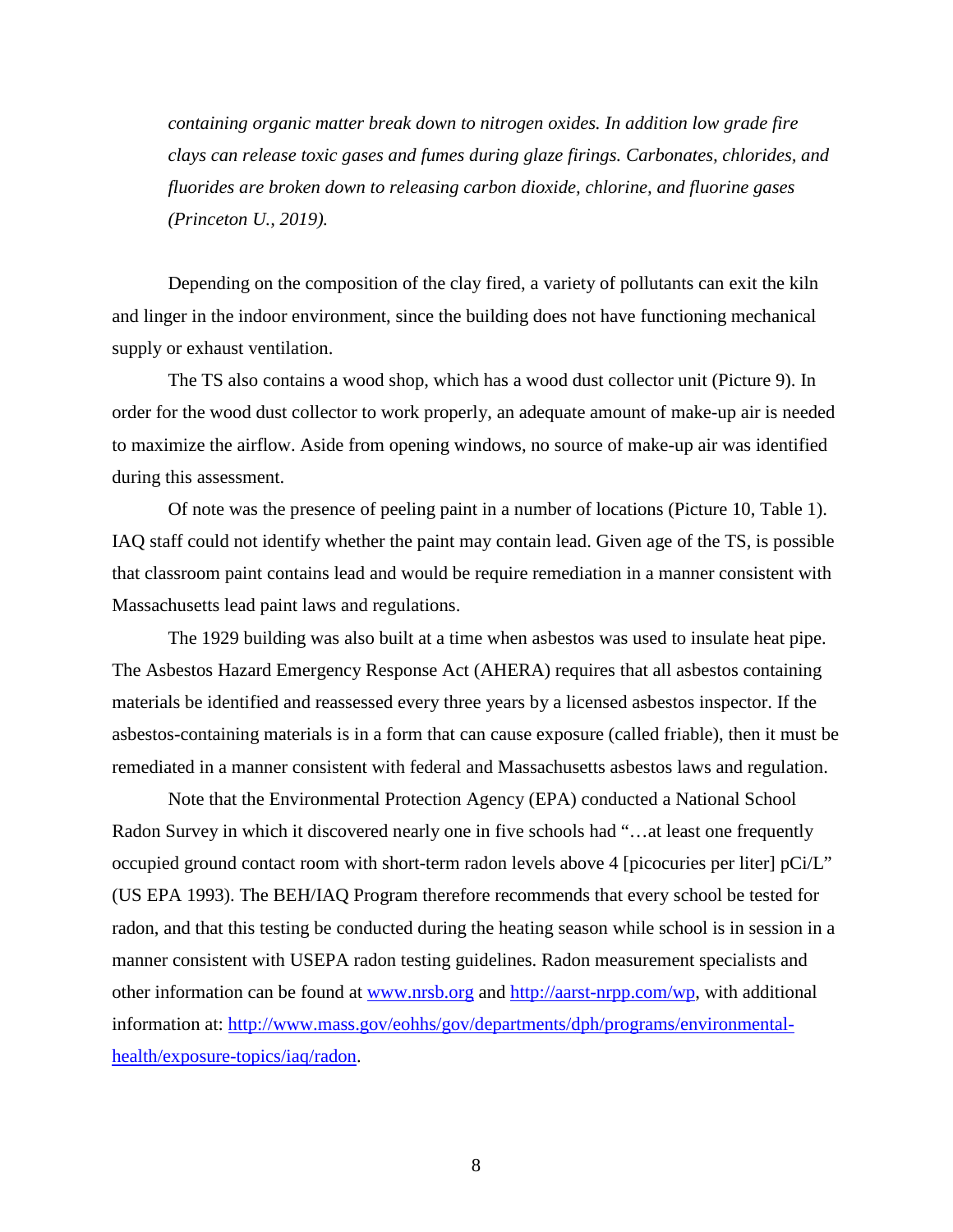### **Conclusions/Recommendations**

The conditions related to IAQ problems at the TS raise a number of significant issues. At this point, the school has had its mechanical HVAC systems rendered incapable of providing fresh air and exhaust ventilation. This condition can allow for normally occurring indoor air pollutants to build up to cause symptoms. Without properly function mechanical ventilation, sources of odors and chemical vapors can then be trapped inside the building. The TS also has a number of water penetration issues which can moisten materials that can then become moldcolonized.

The general building conditions, maintenance, work hygiene practices, and the condition of HVAC equipment, if considered individually, present conditions that could degrade IAQ. When combined, these conditions can serve to further degrade IAQ. Some of these conditions can be remedied by actions of building occupants. Other remediation efforts will require alteration to the building structure and equipment. For these reasons, a two-phase approach is required for remediation. The first consists of **short-term** measures to improve air quality and the second consists of **long-term** measures that will require planning and resources to adequately address overall IAQ concerns.

- 1. In order to provide fresh air, appropriate use of windows at all times during the school years is necessary.
- 2. Consider contracting with a ventilation engineer to assess the feasibility of restoring the ventilation system to adequate function. Such methods may include:
	- Remove all blockages from univent fresh air intakes.
	- Installing a hood to shelter the intake from direct wind impingement to prevent coil freeze.
	- Improve filtration in univents.
	- Examine the feasibility of restoring the function of all exhaust vents in classrooms, common areas, restrooms and internal rooms.
	- Once mechanical fresh air and exhaust vents are restored to proper function, consider adopting a balancing schedule of every 5 years for all mechanical ventilation systems, as recommended by ventilation industrial standards (SMACNA, 1994).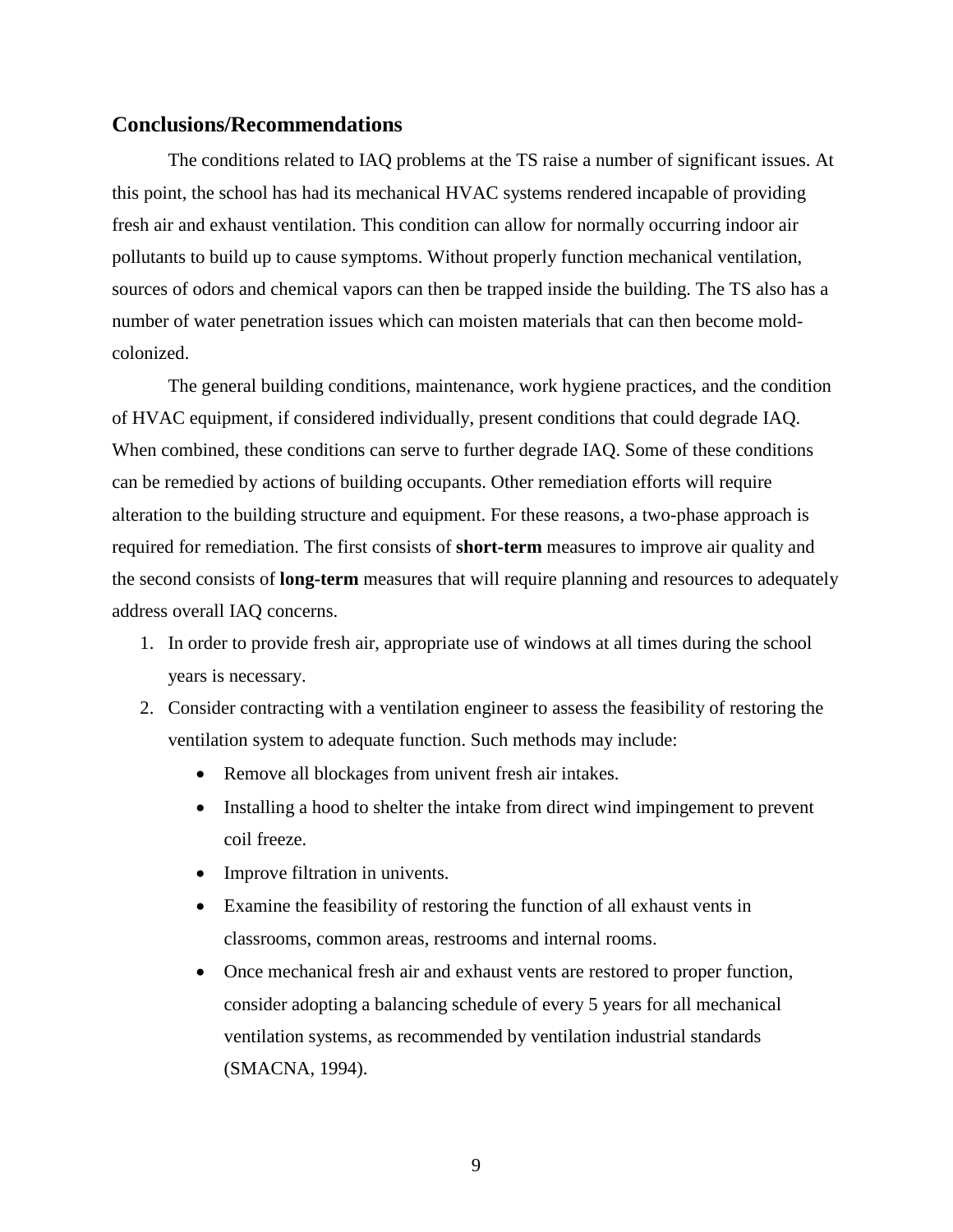- 3. Once the ventilation is restored, operate all ventilation systems throughout the building (e.g., gym, cafeteria, classrooms) *continuously* during periods of school occupancy and independent of thermostat control.
- 4. Remove all stored materials in front of and on top of univents to prevent odor distribution.
- 5. Remove the spray foam insulation from exterior walls. Repoint with mortar.
- 6. Repair all wooden window frames.
- 7. Replace the stone windowsill in Picture 5.
- 8. Consider having a building engineer:
	- Examine the wall above the east entrance to ascertain whether the brickwork is intact and has appropriate porosity.
	- Determine if the sealant is the appropriate method to seal the mortar joints.
	- Determine the extent of mortar repointing necessary for exterior walls around the entire exterior wall.
	- Examine the feasibility of restoring the integrity of windows.
- 9. Examine the roof for leaks and repair as needed.
- 10. Replace water-damaged ceiling tiles and paint/refinish areas with water stains, etc.
- 11. Avoid storage of any porous materials in areas of known leaks or in unconditioned spaces.
- 12. If the dishwasher and/or floor drain in chemistry room are unused, pour water down drains periodically to maintain the trap seal. Consider sealing permanently (plumbing cut and capped) to prevent the presence of odors/pests.
- 13. Ensure that condensation from AC equipment is draining properly. Check collector pans, piping and any associated pumps for clogs and leaks and clean periodically to prevent stagnant water build-up and remove debris that may provide a medium for microbial growth.
- 14. Properly maintain plants, including drip pans, to prevent water damage to porous materials. Plants should also be located away from air diffusers to prevent the aerosolization of dirt, pollen, and mold.
- 15. Reduce use of products and equipment that create VOCs. Avoid the use of air freshening products including plug-ins and sprays.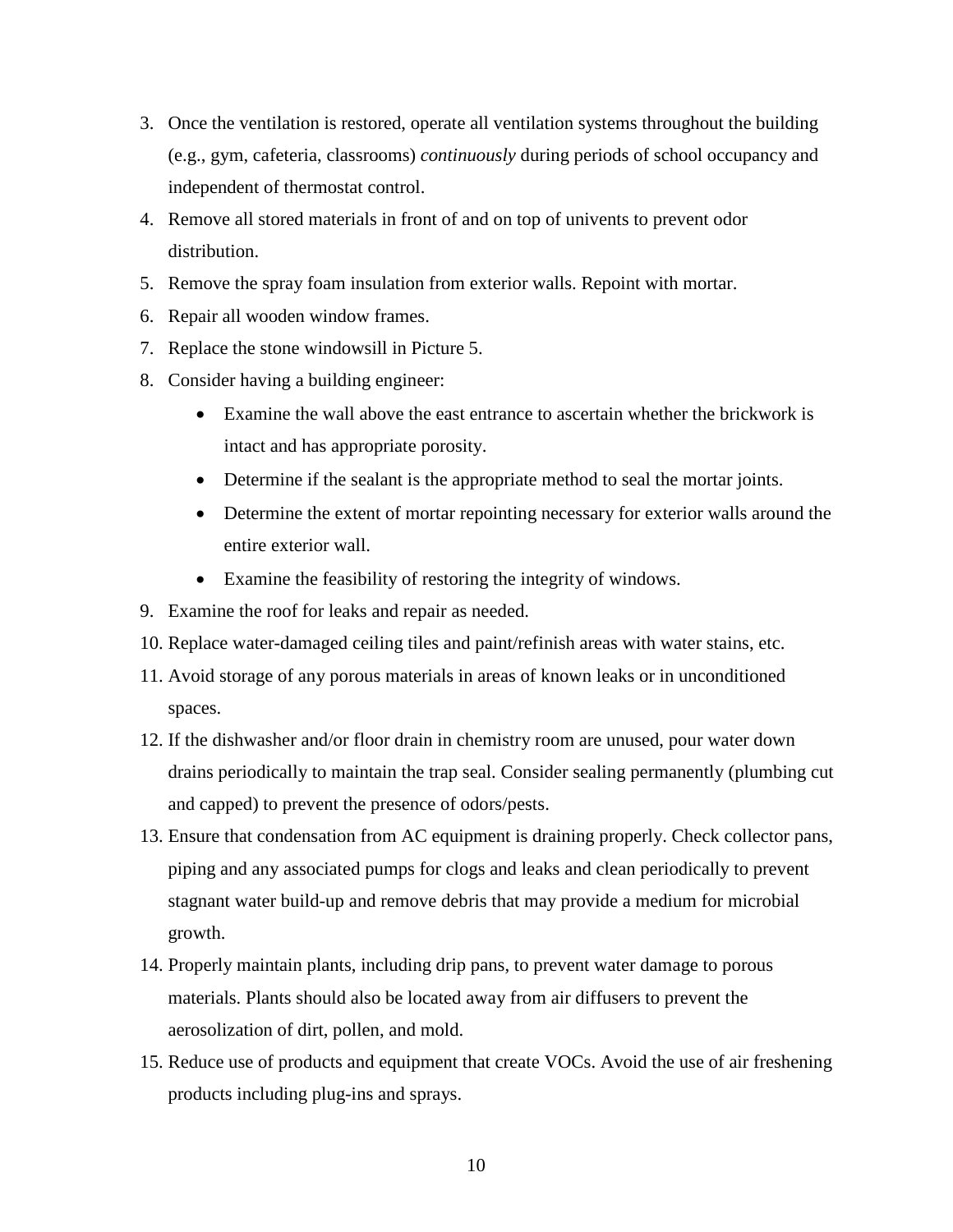- 16. Use photocopiers and laminators in well-ventilated areas.
- 17. Discontinue use of pottery kiln until proper exhaust ventilation is installed.
- 18. Consider upgrading to a pleated filter of minimum efficiency rating value (MERV) 8 in univents and AHUs, if these can be used with the current equipment. Change filters 2-4 times a year or as per the manufacture's recommendations.
- 19. For buildings in New England, periods of low relative humidity during the winter are often unavoidable. Therefore, scrupulous cleaning practices should be adopted to minimize common indoor air contaminants whose irritant effects can be enhanced when the relative humidity is low. To control for dusts, a high efficiency particulate arrestance (HEPA) filter-equipped vacuum cleaner in conjunction with wet wiping of all surfaces is recommended. Avoid the use of feather dusters. Drinking water during the day can help ease some symptoms associated with a dry environment (throat and sinus irritation).
- 20. Replace outdated carpeting past its useful life. Consider using non-carpet flooring in classroom areas. Note due to the age of the building; ensure it is known prior to carpet removal if asbestos-containing materials are present.
- 21. Clean carpeting and area rugs annually or more often in high-traffic locations in accordance with IICRC recommendations (IICRC, 2012) and discard those that are worn out or too soiled to be cleaned.
- 22. Determine if peeling paint in the gyms contain lead. If paint contains lead, remove paint in a manner consistent with Massachusetts lead paint laws and regulations. If no lead is present, remove peeling paint.
- 23. Consider reducing the amount of items stored in classrooms/offices to make cleaning easier. Periodically move items to clean flat surfaces.
- 24. Encourage faculty to report classroom/building related issues via a tracking program.
- 25. Continue to follow AHERA regulations including 3-year inspections and updates/availability of the school's asbestos management plan.
- 26. Consider adopting the US EPA (2000) document, "Tools for Schools", as an instrument for maintaining a good IAQ environment in the building available at: [http://www.epa.gov/iaq/schools/index.html.](http://www.epa.gov/iaq/schools/index.html)
- 27. For more information on mold consult with "Mold Remediation in Schools and Commercial Buildings" published by the US Environmental Protection Agency (US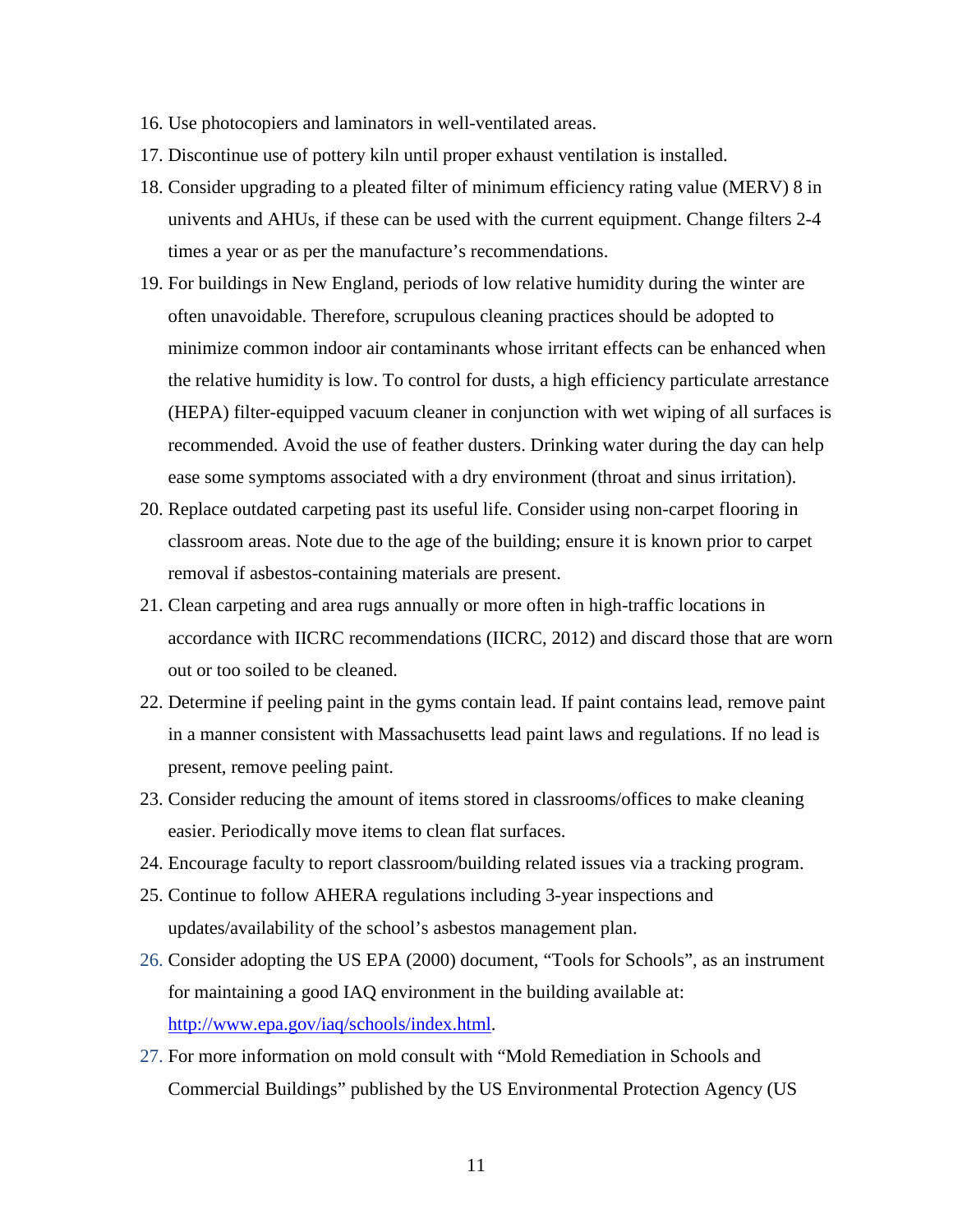EPA, 2008). [http://www.epa.gov/mold/mold-remediation-schools-and-commercial](http://www.epa.gov/mold/mold-remediation-schools-and-commercial-buildings-guide)[buildings-guide.](http://www.epa.gov/mold/mold-remediation-schools-and-commercial-buildings-guide)

- 28. The school should be tested for radon by a certified radon measurement specialist during the heating season when school is in session. Radon measurement specialists and other information can be found at: [www.nrsb.org,](http://www.nrsb.org/) and [http://aarst-nrpp.com/wp/.](http://aarst-nrpp.com/wp/)
- 29. Refer to resource manual and other related IAQ documents located on the MDPH's website for further building-wide evaluations and advice on maintaining public buildings. These documents are available at: [http://mass.gov/dph/iaq.](http://mass.gov/dph/iaq)

### **Long-term Recommendations**

- 1. Contact an HVAC engineering firm for an assessment of the ventilation system's components and control systems (e.g., controls, air intake louvers, thermostats). Based on the age, physical deterioration, and availability of parts for ventilation components, such an evaluation is necessary to determine the operability and feasibility of repairing/replacing the equipment.
- 2. Install local exhaust ventilation for areas with stoves, wood shop, photocopiers and lamination machines.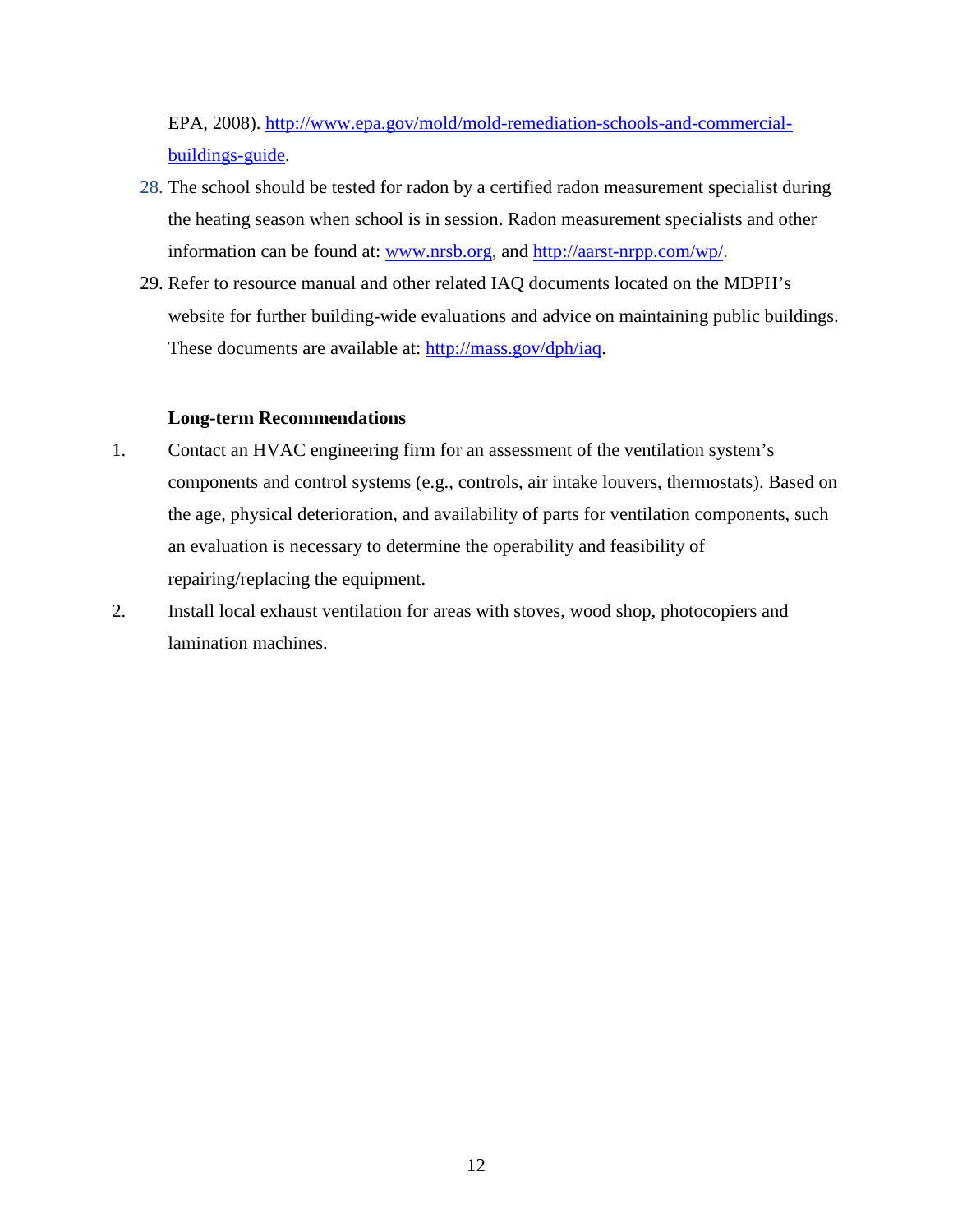## **References**

ACGIH. 1989. Guidelines for the Assessment of Bioaerosols in the Indoor Environment. American Conference of Governmental Industrial Hygienists, Cincinnati, OH.

ASHRAE. 1991. ASHRAE Applications Handbook, Chapter 33 "Owning and Operating Costs". American Society of Heating, Refrigeration and Air Conditioning Engineers, Atlanta, GA.

Claybricks & Tiles Sdn. Bhd. 1998-2007. ClayBricks The Basics of Bricks. [http://www.claybricks.com/more\\_info/basic-of-bricks.html](http://www.claybricks.com/more_info/basic-of-bricks.html)

IICRC. 2002. Institute of Inspection, Cleaning and Restoration Certification. A Life-Cycle Cost Analysis for Floor Coverings in School Facilities.

IICRC. 2012. Institute of Inspection, Cleaning and Restoration Certification. Carpet Cleaning: FAQ.

MDPH. 2015. Massachusetts Department of Public Health. "Indoor Air Quality Manual: Chapters I-III". Available at: [http://www.mass.gov/eohhs/gov/departments/dph/programs/environmental-health/exposure-](http://www.mass.gov/eohhs/gov/departments/dph/programs/environmental-health/exposure-topics/iaq/iaq-manual/)

[topics/iaq/iaq-manual/.](http://www.mass.gov/eohhs/gov/departments/dph/programs/environmental-health/exposure-topics/iaq/iaq-manual/)

Princeton U. 2019. Ceramics. Princeton University, Environmental Health and Safety, Princeton, NJ. [https://ehs.princeton.edu/health-safety-the-campus-community/art-theater-safety/art](https://ehs.princeton.edu/health-safety-the-campus-community/art-theater-safety/art-safety/ceramics)[safety/ceramics](https://ehs.princeton.edu/health-safety-the-campus-community/art-theater-safety/art-safety/ceramics)

SMACNA. 1994. HVAC Systems Commissioning Manual. 1<sup>st</sup> ed. Sheet Metal and Air Conditioning Contractors' National Association, Inc., Chantilly, VA.

US EPA. 1993. Radon Measurement in Schools, Revised Edition. Office of Air and Radiation, Office of Radiation and Indoor Air, Indoor Environments Division (6609J). EPA 402-R-92-014. [https://www.epa.gov/sites/production/files/2014-](https://www.epa.gov/sites/production/files/2014-08/documents/radon_measurement_in_schools.pdf) [08/documents/radon\\_measurement\\_in\\_schools.pdf](https://www.epa.gov/sites/production/files/2014-08/documents/radon_measurement_in_schools.pdf)

US EPA. 2000. Tools for Schools. Office of Air and Radiation, Office of Radiation and Indoor Air, Indoor Environments Division (6609J). EPA 402-K-95-001, Second Edition. [http://www.epa.gov/iaq/schools/index.html.](http://www.epa.gov/iaq/schools/index.html)

US EPA. 2008. Mold Remediation in Schools and Commercial Buildings. US Environmental Protection Agency, Office of Air and Radiation, Indoor Environments Division, Washington, D.C. EPA 402-K-01-001. [http://www.epa.gov/mold/mold-remediation-schools-and-commercial](http://www.epa.gov/mold/mold-remediation-schools-and-commercial-buildings-guide)[buildings-guide.](http://www.epa.gov/mold/mold-remediation-schools-and-commercial-buildings-guide)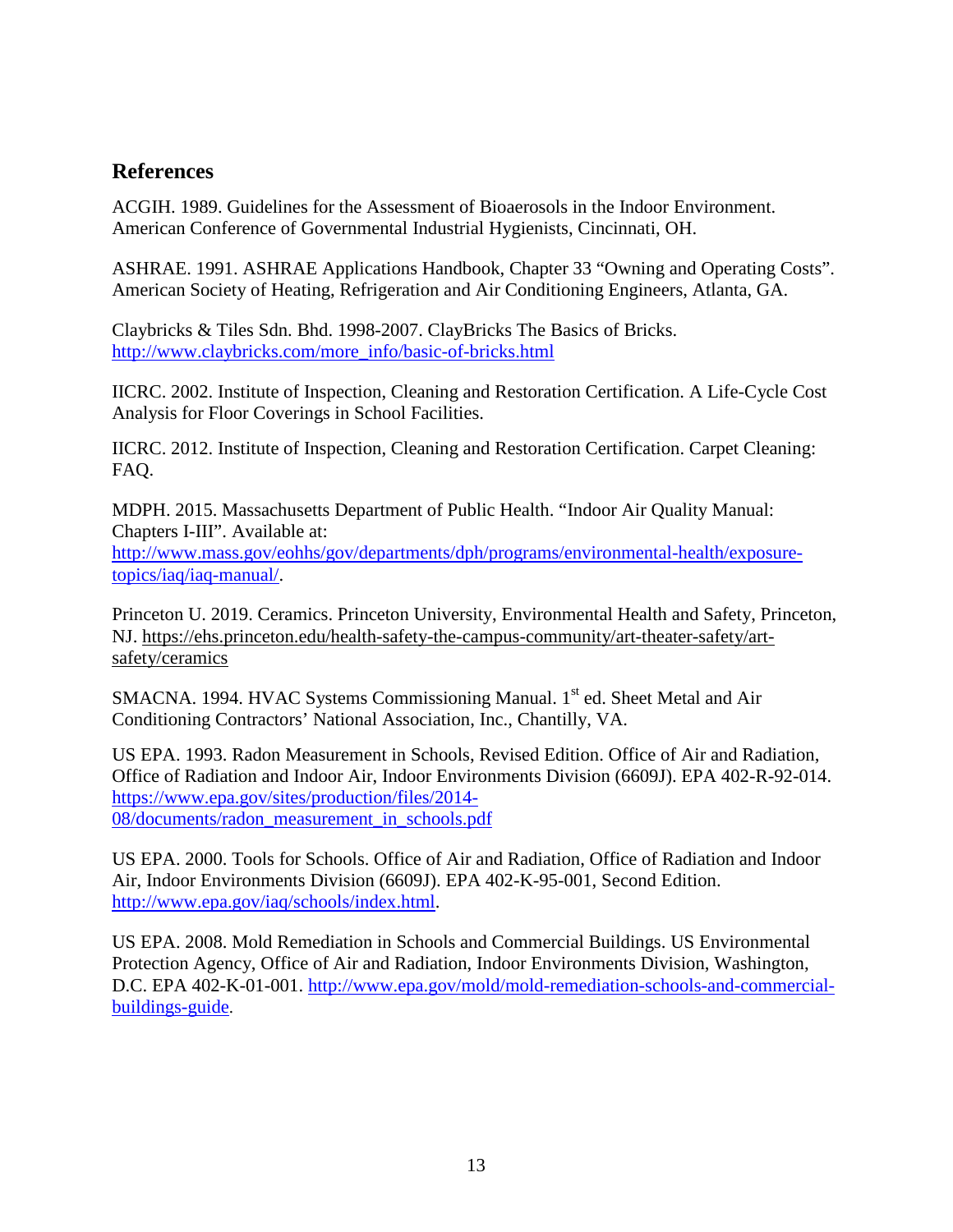

**Sealed univent fresh air intake**



**Sealed exhaust vent**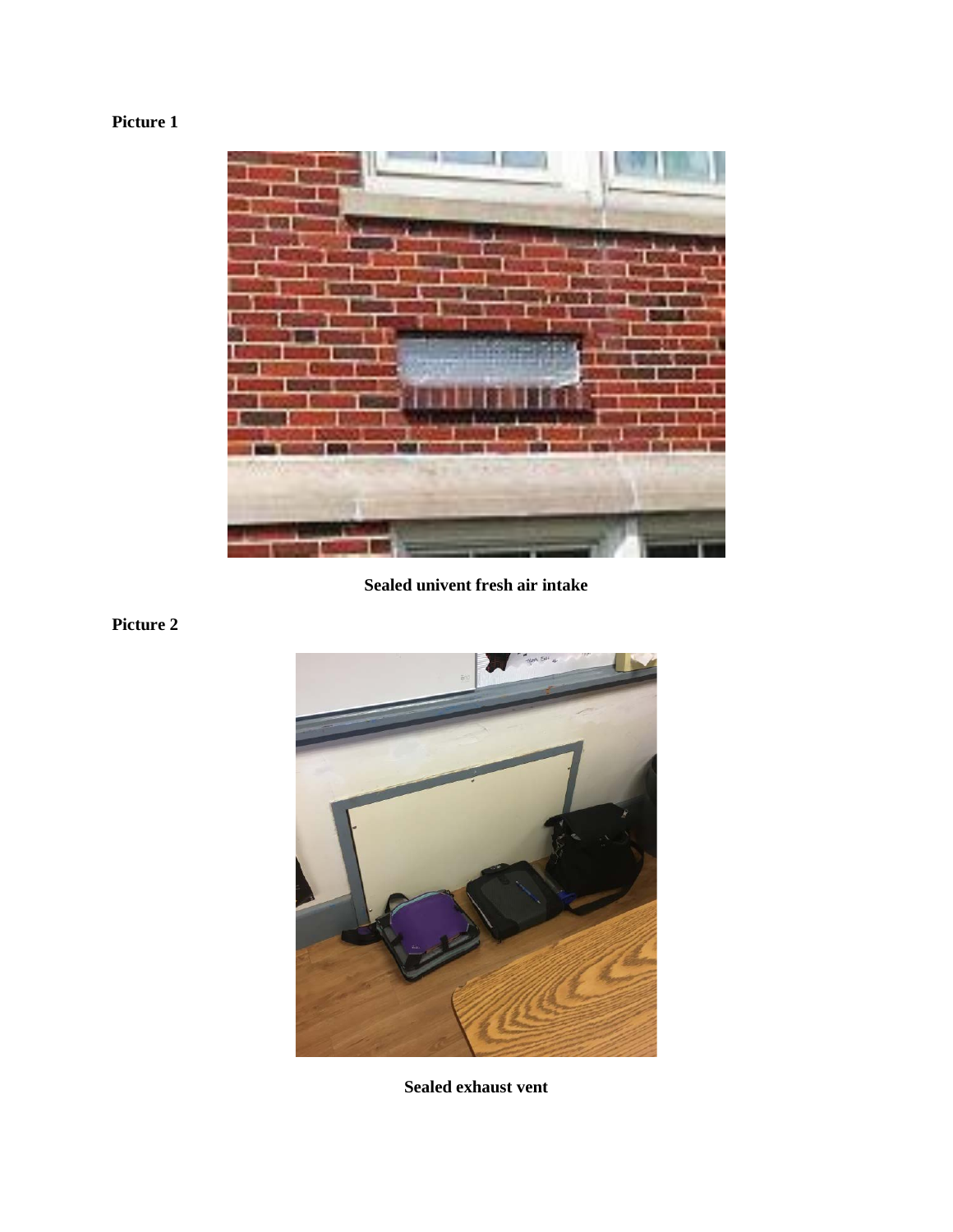

**Sealed transom (arrow)**



**Gymnasium wing exterior wall cracks**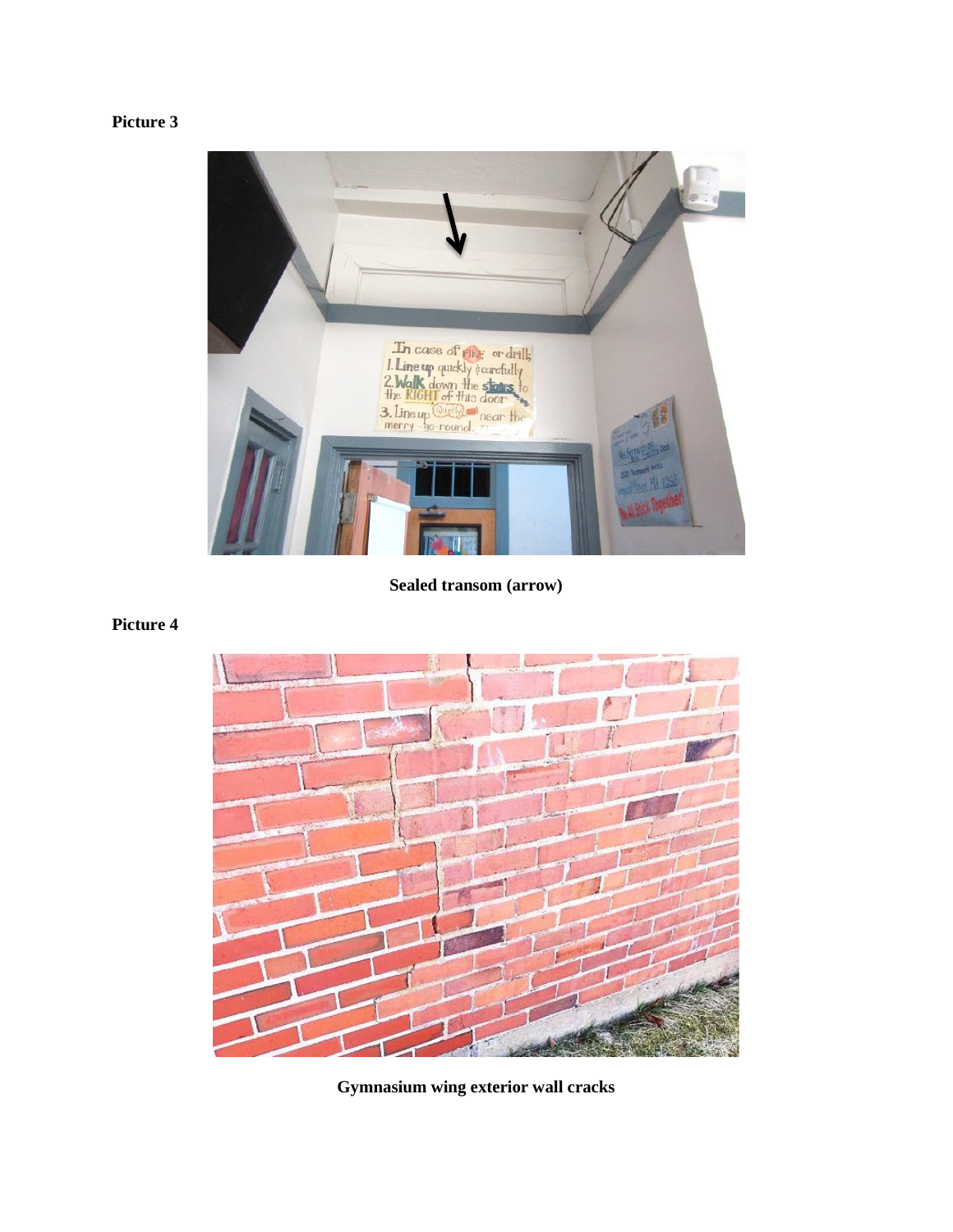

**Damaged window frame and sill with spray foam insulation**



**Water damage inside the east entrance**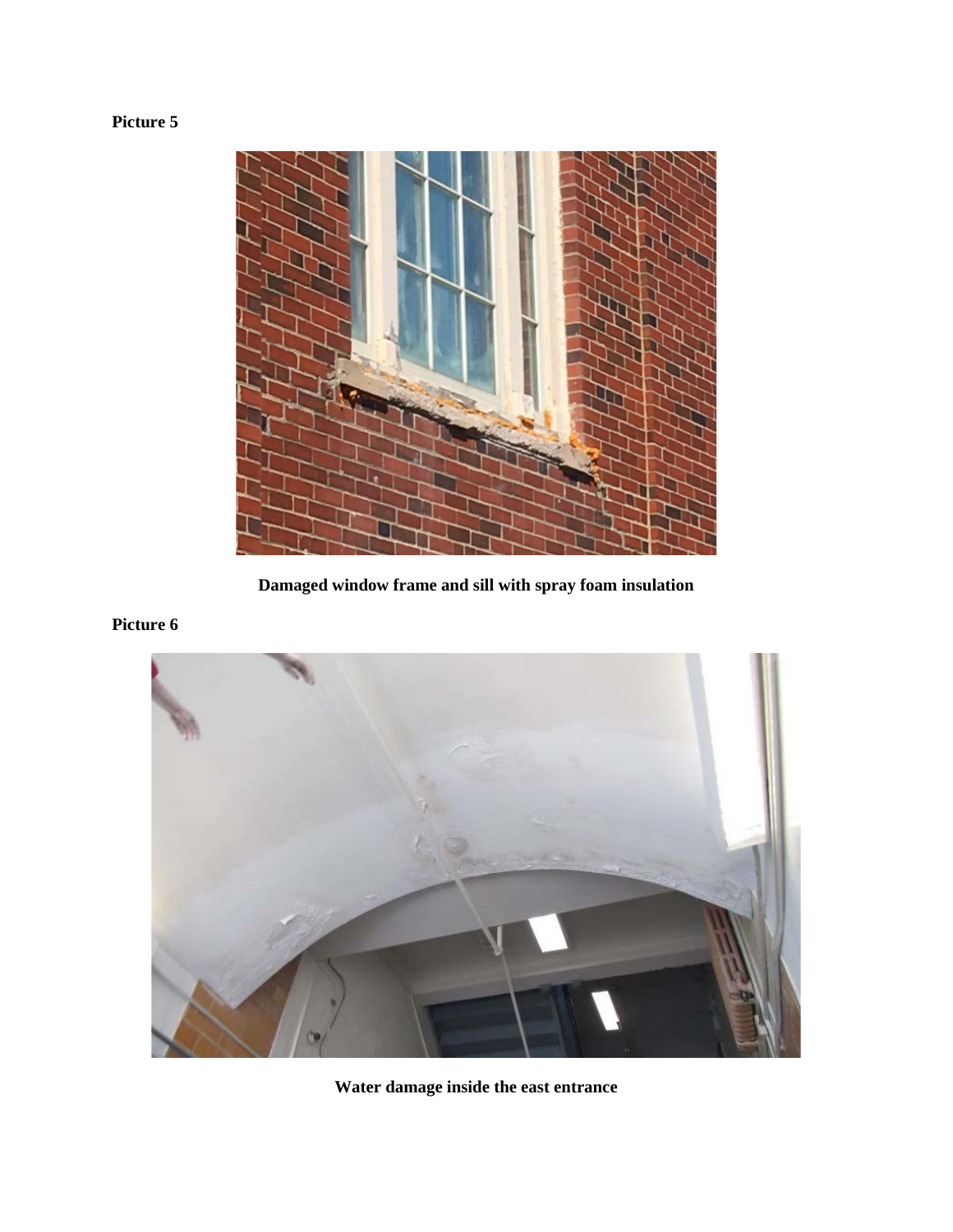

**Sealed opening in brick above the east entrance (Note sealant and blackened brick above entrance roof)**



**Kiln in art room with no dedicated exhaust vent**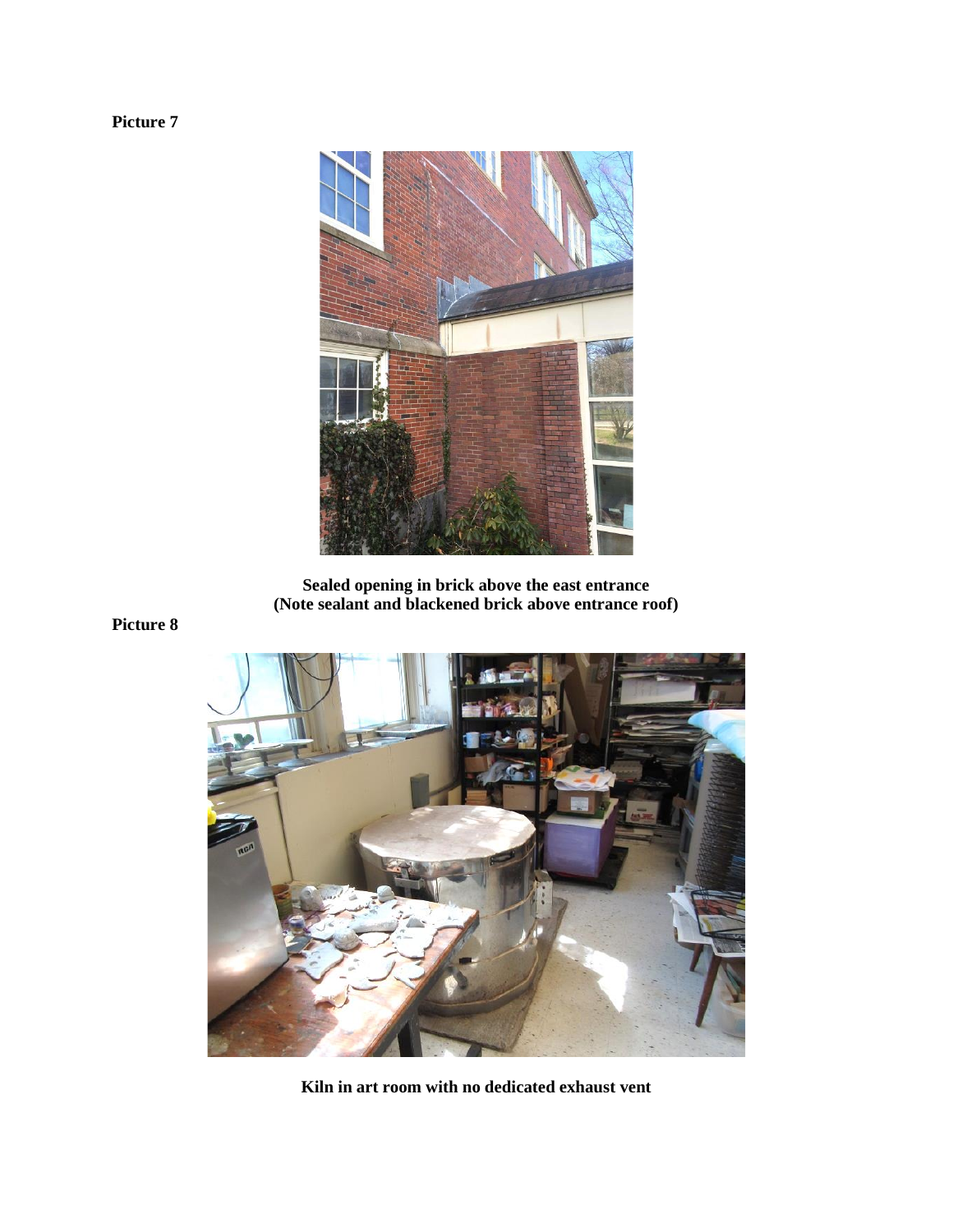

**Wood dust collector**

## **Picture 10**



**Example of peeling paint in 1929 wing classroom**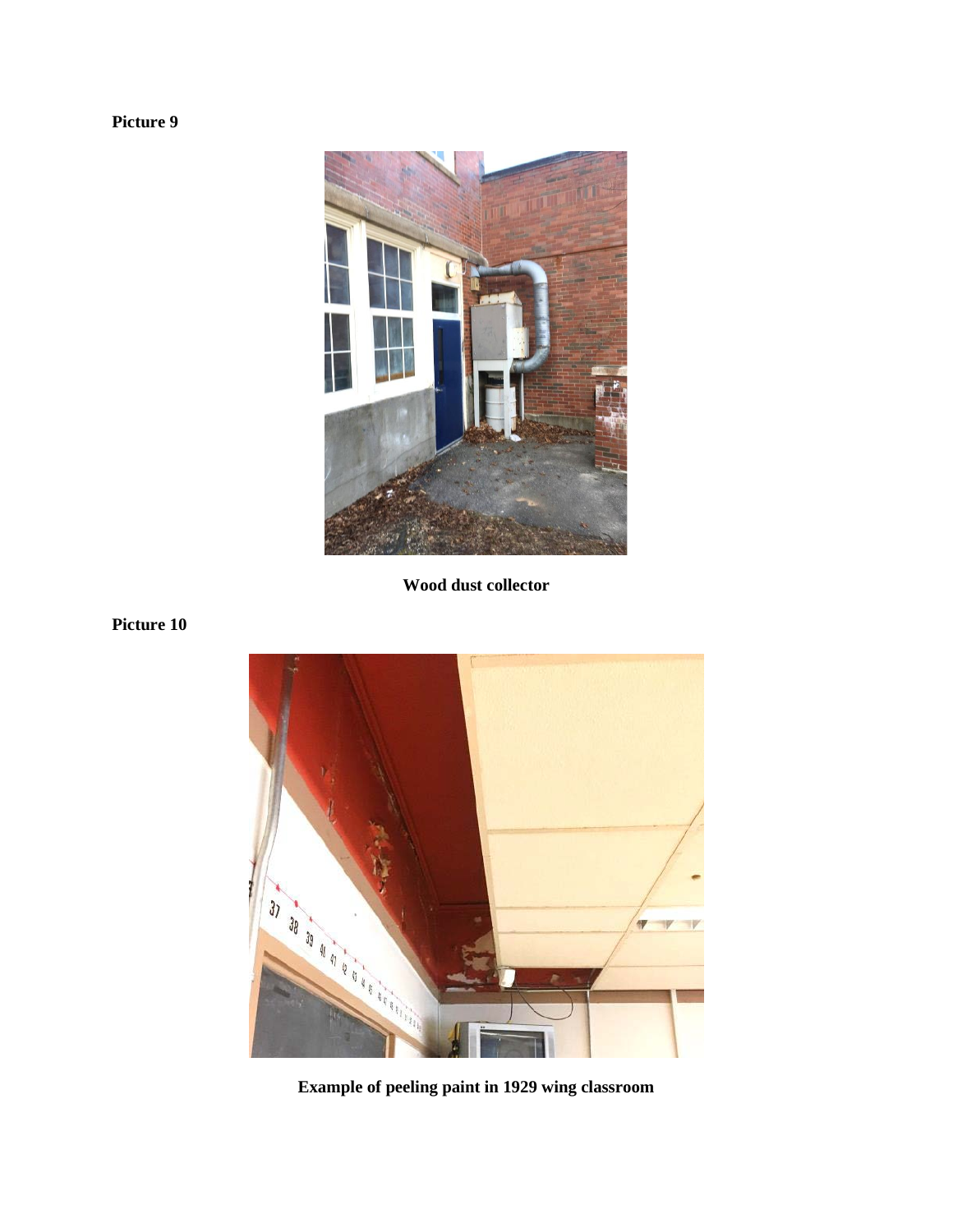|            | <b>Carbon</b>           | <b>Carbon</b><br>Monoxide |                                | <b>Relative</b>        |                               |                             |                            |               | <b>Ventilation</b> |                            |
|------------|-------------------------|---------------------------|--------------------------------|------------------------|-------------------------------|-----------------------------|----------------------------|---------------|--------------------|----------------------------|
| Location   | <b>Dioxide</b><br>(ppm) | (ppm)                     | <b>Temp</b><br>$({}^{\circ}F)$ | <b>Humidity</b><br>(%) | <b>PM2.5</b><br>$(\mu g/m^3)$ | <b>Occupants</b><br>in Room | <b>Windows</b><br>Openable | <b>Intake</b> | <b>Exhaust</b>     | <b>Remarks</b>             |
| Background | 303                     | ND                        | 62                             | 15                     | 5                             |                             |                            |               |                    |                            |
| Library    | 1119                    | ND                        | 75                             | 24                     | $\boldsymbol{7}$              | $30+$                       | $\mathbf Y$                | Y             | Y                  | Hole in ceiling, UF        |
| 101        | 506                     | ND                        | 71                             | 24                     | $\tau$                        | 10                          | $\mathbf Y$                | $\mathbf Y$   | ${\bf N}$          | Kiln-no local exhaust vent |
| 104        | 476                     | ND                        | 73                             | 22                     | $\overline{9}$                | $\mathbf{1}$                | $\mathbf Y$                | $\mathbf Y$   | ${\bf N}$          |                            |
| 111        | 1175                    | ND                        | 75                             | 26                     | $\tau$                        | 16                          | $\mathbf Y$                | $\mathbf Y$   | ${\bf N}$          |                            |
| 112        | 631                     | ND                        | 73                             | 23                     | 3                             | $\sqrt{2}$                  | $\mathbf Y$                | Y             | $\mathbf Y$        |                            |
| 113        | 1231                    | ND                        | 74                             | $27\,$                 | $\overline{4}$                | 16                          | $\mathbf Y$                | Y             | ${\bf N}$          |                            |
| 118        | 512                     | ND                        | 73                             | 23                     | $\overline{4}$                | $\mathbf{1}$                | $\mathbf Y$                | Y             | $\mathbf Y$        |                            |
| 201        | 736                     | ND                        | 75                             | 23                     | $\tau$                        | 10                          | Y                          | Y             | ${\bf N}$          | Peeling paint              |
| 202        | 618                     | $\rm ND$                  | 74                             | $22\,$                 | 6                             | $\boldsymbol{0}$            | $\mathbf Y$                | $\mathbf Y$   | ${\bf N}$          |                            |

ppm = parts per million ND = non detect MT = missing tile UF = upholstered furniture WAC = window air conditioner

 $\mu$ g/m<sup>3</sup> = micrograms per cubic meter CT = ceiling tile WD = water-damaged PC = photocopier HS = hand sanitizer

 $AP = air$  purifier

| - -<br>arbon<br>Dioxide: | 800<br>preferable<br>$'$ ) ppm                     | emperature:                     | $70^{\circ}$<br>$\tau$ or |
|--------------------------|----------------------------------------------------|---------------------------------|---------------------------|
|                          | 800<br>indicative of ventilation problems<br>l ppm | $\cdot$<br>Humidity:<br>Relativ | $-60%$<br>40              |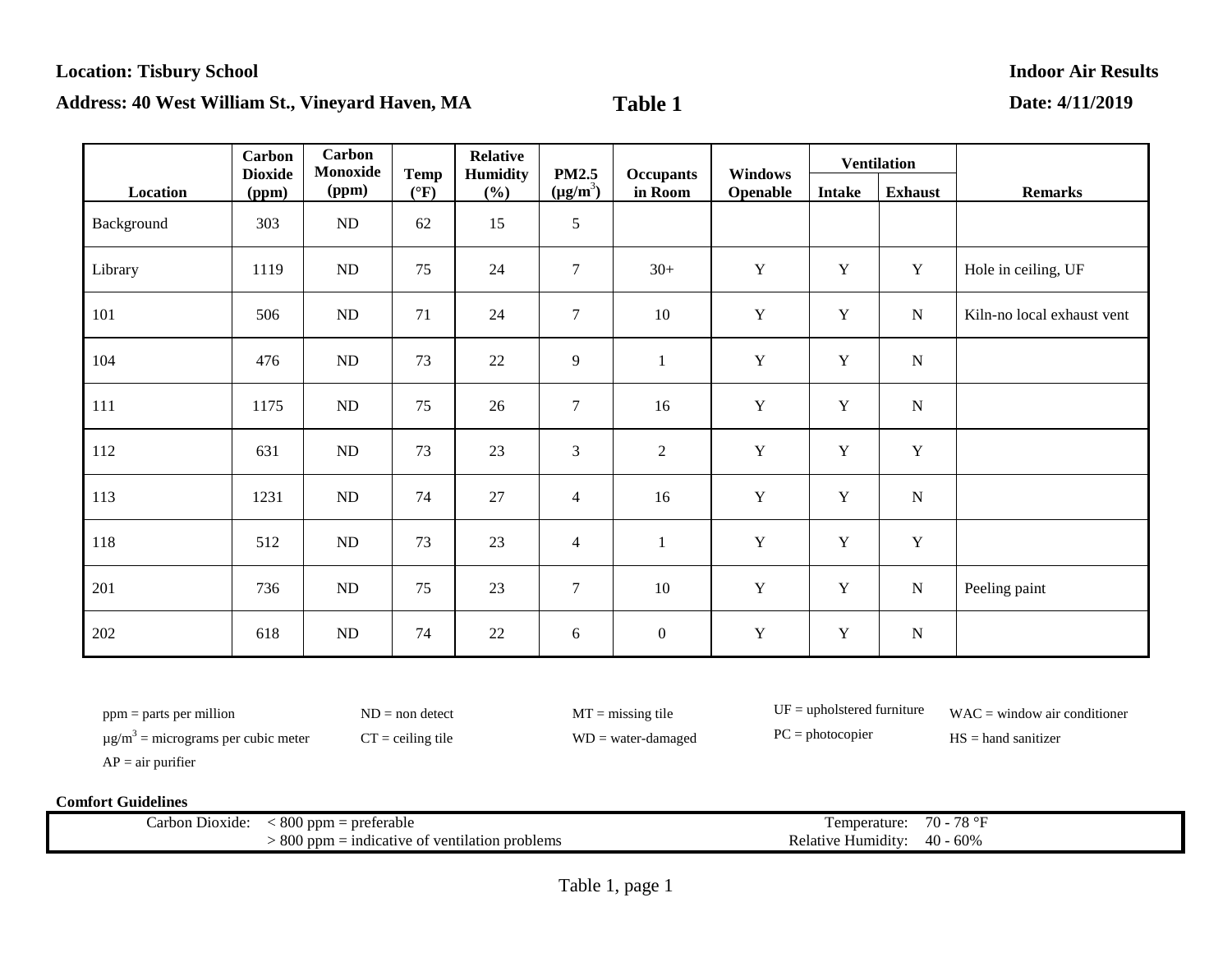|          | <b>Carbon</b>           | <b>Carbon</b><br>Monoxide |                                | <b>Relative</b> |                               |                             |                            |               | <b>Ventilation</b> |                |
|----------|-------------------------|---------------------------|--------------------------------|-----------------|-------------------------------|-----------------------------|----------------------------|---------------|--------------------|----------------|
| Location | <b>Dioxide</b><br>(ppm) | (ppm)                     | <b>Temp</b><br>$({}^{\circ}F)$ | Humidity<br>(%) | <b>PM2.5</b><br>$(\mu g/m^3)$ | <b>Occupants</b><br>in Room | <b>Windows</b><br>Openable | <b>Intake</b> | <b>Exhaust</b>     | <b>Remarks</b> |
| 203      | 690                     | $\rm ND$                  | 76                             | 23              | $\overline{7}$                | $10\,$                      | $\mathbf Y$                | $\mathbf Y$   | ${\bf N}$          |                |
| 204      | 635                     | ND                        | 74                             | 20              | 5                             | $\boldsymbol{0}$            | $\mathbf Y$                | $\mathbf Y$   | ${\bf N}$          |                |
| 208      | 670                     | $\rm ND$                  | 74                             | 21              | $\sqrt{6}$                    | $\mathfrak{Z}$              | $\mathbf Y$                | $\mathbf Y$   | ${\bf N}$          |                |
| 211      | 1491                    | ND                        | 75                             | 31              | $\sqrt{6}$                    | $\mathbf{1}$                | ${\bf N}$                  | $\mathbf Y$   | $\mathbf Y$        |                |
| 216      | 1295                    | ND                        | 74                             | 26              | 5                             | 20                          | $\mathbf Y$                | $\mathbf Y$   | ${\bf N}$          | Peeling paint  |
| 218      | 844                     | ND                        | 74                             | 23              | $6\,$                         | $\mathbf{1}$                | $\mathbf N$                | $\mathbf Y$   | $\mathbf Y$        |                |
| 217      | 835                     | $\rm ND$                  | 73                             | 23              | $\sqrt{6}$                    | $\boldsymbol{0}$            | $\mathbf Y$                | $\mathbf Y$   | $\mathbf Y$        | Mold odor      |
| 222      | 826                     | ND                        | 74                             | 22              | $\sqrt{6}$                    | $\boldsymbol{0}$            | $\mathbf Y$                | $\mathbf Y$   | $\mathbf Y$        | Carpet         |
| Nursing  | 807                     | ND                        | 75                             | 23              | $\tau$                        | $\overline{2}$              | Y                          | ${\bf N}$     | ${\bf N}$          |                |
| Entrance |                         |                           |                                |                 |                               |                             |                            | ${\bf N}$     | ${\bf N}$          | WD plaster     |

ppm = parts per million ND = non detect MT = missing tile UF = upholstered furniture WAC = window air conditioner

 $\mu$ g/m<sup>3</sup> = micrograms per cubic meter CT = ceiling tile WD = water-damaged PC = photocopier HS = hand sanitizer

 $AP = air$  purifier

| Carbon<br>Dioxide: | $\Omega$<br>preferable<br>` ppm<br>ovv                                  | l'emperature:                       | 70<br>$\overline{\phantom{a}}$<br>, O<br>$\cdot$ |
|--------------------|-------------------------------------------------------------------------|-------------------------------------|--------------------------------------------------|
|                    | 800<br>$\cdot$<br>indicative of ventilation<br>i problems<br>mnr<br>ovv | -Humidity<br>$\kappa$ elativ<br>. . | ے ہ<br>OU%<br>7 L I<br>$\mathbf{u}$              |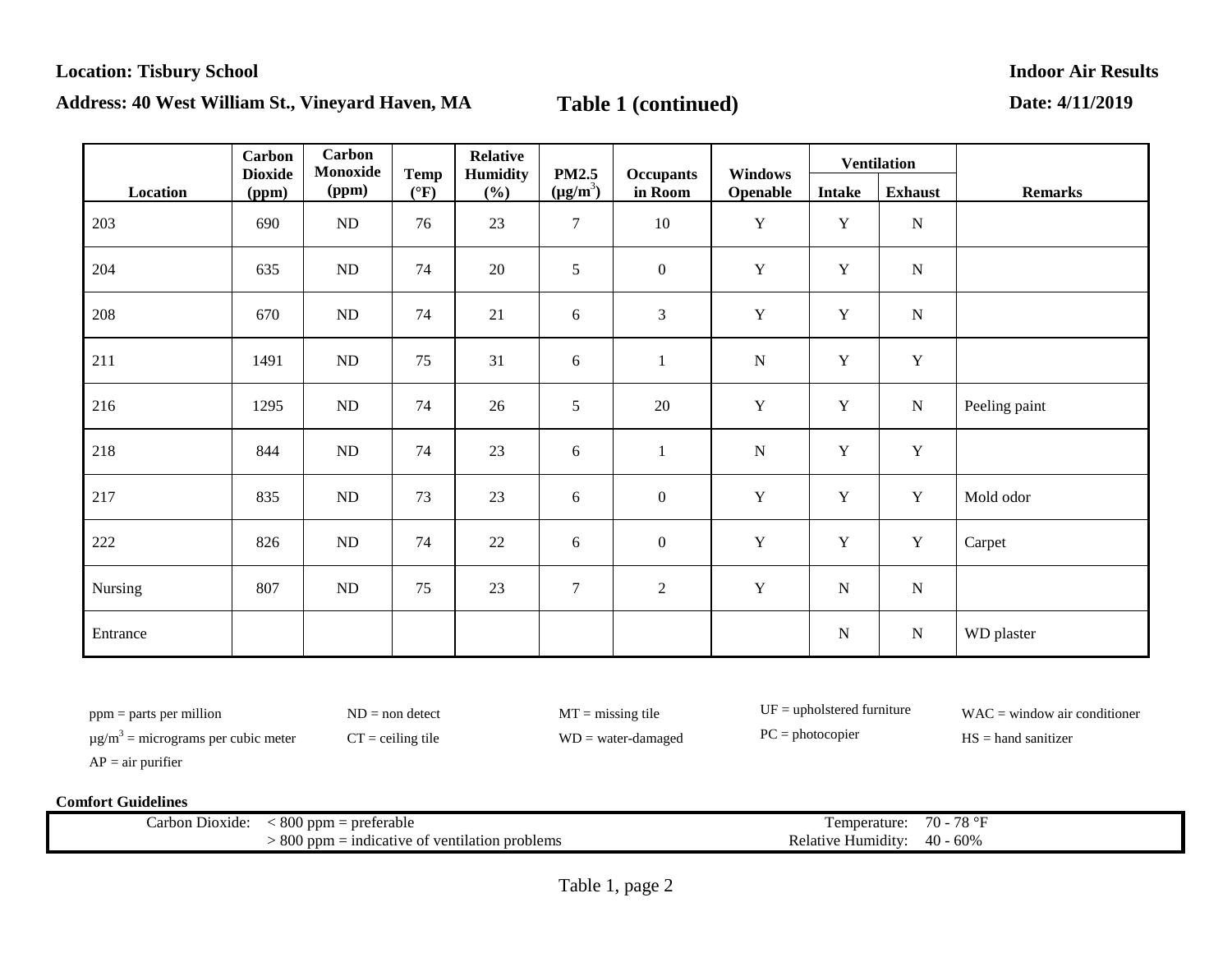|                | Carbon<br><b>Dioxide</b> | Carbon<br>Monoxide | <b>Temp</b>   | <b>Relative</b><br>Humidity | <b>PM2.5</b>   |                             | <b>Windows</b> |               | <b>Ventilation</b> |                |
|----------------|--------------------------|--------------------|---------------|-----------------------------|----------------|-----------------------------|----------------|---------------|--------------------|----------------|
| Location       | (ppm)                    | (ppm)              | $(^{\circ}F)$ | (%)                         | $(\mu g/m^3)$  | <b>Occupants</b><br>in Room | Openable       | <b>Intake</b> | <b>Exhaust</b>     | <b>Remarks</b> |
| Kitchen        | 457                      | $\rm ND$           | 75            | 21                          | $\overline{7}$ | $\overline{4}$              | $\mathbf Y$    | Y             | $\mathbf Y$        |                |
| Gym/Auditorium | 347                      | $\rm ND$           | 75            | 21                          | $\mathfrak{Z}$ | 16                          | $\mathbf Y$    | $\mathbf Y$   | $\mathbf Y$        |                |
| Music 002      | 501                      | ND                 | 74            | 20                          | $\mathfrak{Z}$ | 15                          | $\mathbf Y$    | $\mathbf Y$   | $\mathbf Y$        |                |
| Music 004      | 345                      | ND                 | 74            | 17                          | $\mathfrak{Z}$ | $\mathbf{1}$                | $\mathbf Y$    | $\mathbf N$   | ${\bf N}$          |                |
| Music Room     | 373                      | $\rm ND$           | 72            | 17                          | 1              | $\boldsymbol{0}$            | $\mathbf Y$    | ${\bf N}$     | $\mathbf N$        |                |
| Wood Shop      | 389                      | ND                 | 72            | 21                          | 5              | $\boldsymbol{0}$            |                |               |                    |                |
| Bowr           | 1505                     | ND                 | 74            | 19                          | 5              |                             |                |               |                    |                |
| Principal      | 943                      | ND                 | 73            | 33                          | $8\phantom{.}$ | $\overline{2}$              | Y              | Y             | $\mathbf Y$        | Peeling paint  |
| Main Office    | 910                      | ND                 | 75            | 25                          | $\overline{7}$ | $\overline{2}$              | $\mathbf N$    | Y             | $\mathbf Y$        | 1 WD CT, AP    |
| Finance        | 876                      | ND                 | 73            | 25                          | $\sqrt{5}$     | $\boldsymbol{0}$            | $\mathbf Y$    | $\mathbf Y$   | $\mathbf Y$        | PC             |

ppm = parts per million ND = non detect MT = missing tile UF = upholstered furniture WAC = window air conditioner

 $\mu$ g/m<sup>3</sup> = micrograms per cubic meter CT = ceiling tile WD = water-damaged PC = photocopier HS = hand sanitizer

 $AP = air$  purifier

| Carbon Dioxide: | $\Omega$<br>preferable<br>' ppm<br>ovv                                | emperature                               | $\sim$<br>77 N<br>◡                                            |
|-----------------|-----------------------------------------------------------------------|------------------------------------------|----------------------------------------------------------------|
|                 | 800<br>cative of ventilation problems<br>indic<br>` ppm<br>$_{\rm o}$ | . .<br>Humidity <sup>.</sup><br>Relative | $\Omega$<br>$\Delta\Omega$<br>$\sim$ 00 $\sim$<br>$\mathbf{u}$ |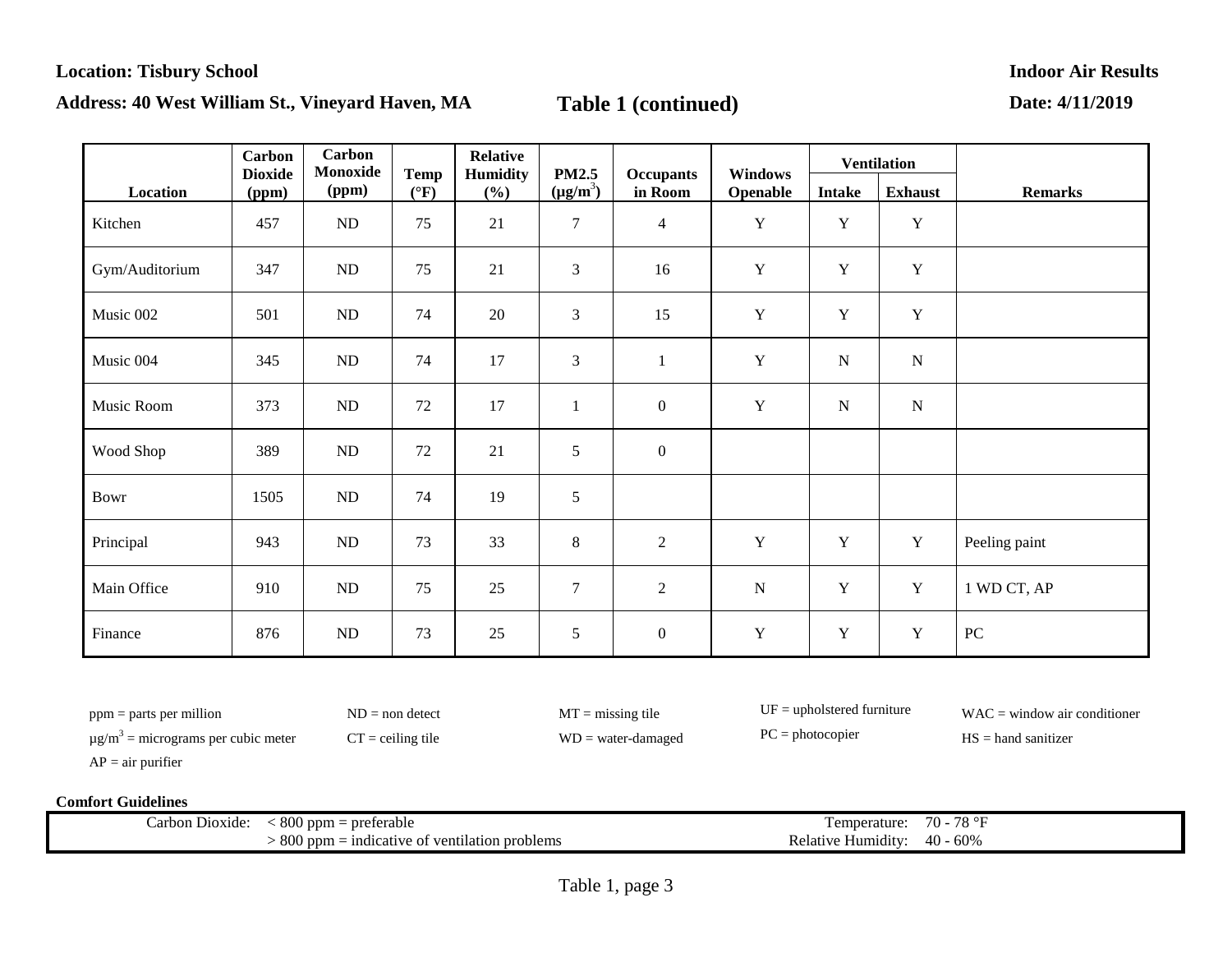|          | <b>Carbon</b><br><b>Dioxide</b> | <b>Carbon</b><br>Monoxide | <b>Temp</b>     | <b>Relative</b> | <b>PM2.5</b>     |                             | <b>Windows</b> |               | <b>Ventilation</b> |                          |
|----------|---------------------------------|---------------------------|-----------------|-----------------|------------------|-----------------------------|----------------|---------------|--------------------|--------------------------|
| Location | (ppm)                           | (ppm)                     | $({}^{\circ}F)$ | Humidity<br>(%) | $(\mu g/m^3)$    | <b>Occupants</b><br>in Room | Openable       | <b>Intake</b> | <b>Exhaust</b>     | <b>Remarks</b>           |
| Foyer    | 707                             | ND                        | 75              | 21              | 5                | $\mathbf{0}$                | $\mathbf N$    | ${\bf N}$     | ${\bf N}$          |                          |
| 301      | 1102                            | $\rm ND$                  | 74              | 27              | 6                | 21                          | $\mathbf Y$    | $\mathbf Y$   | $\mathbf N$        | Peeling paint,<br>Plants |
| 302      | 1054                            | $\rm ND$                  | 75              | 27              | 6                | 10                          | $\mathbf Y$    | ${\bf N}$     | ${\bf N}$          | FCU, peeling paint       |
| 303      | 1019                            | $\rm ND$                  | 75              | 25              | $8\phantom{.0}$  | 13                          | $\mathbf Y$    | $\mathbf Y$   | ${\bf N}$          |                          |
| 304      | 1179                            | ${\rm ND}$                | 75              | 27              | 10               | 10                          | $\mathbf Y$    | $\mathbf Y$   | ${\bf N}$          | 23 computers, plants, MT |
| 307      | 843                             | $\rm ND$                  | 74              | 23              | 6                | $\mathbf{1}$                | $\mathbf Y$    | ${\bf N}$     | ${\bf N}$          | 2 WD CT                  |
| 308      | 778                             | $\rm ND$                  | 76              | 23              | 9                | $\mathfrak{Z}$              | $\mathbf Y$    | $\mathbf Y$   | ${\bf N}$          | Plants                   |
| 309      | 705                             | ND                        | 74              | 21              | 6                | $\mathfrak{Z}$              | $\mathbf Y$    | $\mathbf Y$   | ${\bf N}$          |                          |
| 312      | 853                             | ${\rm ND}$                | 73              | 25              | $\tau$           | 3                           | $\mathbf Y$    | $\mathbf Y$   | ${\bf N}$          | Peeling paint            |
| Office   | 773                             | $\rm ND$                  | 73              | 24              | $\boldsymbol{7}$ | $\boldsymbol{0}$            | $\mathbf Y$    | ${\bf N}$     | ${\bf N}$          |                          |

ppm = parts per million ND = non detect MT = missing tile UF = upholstered furniture WAC = window air conditioner

 $\mu$ g/m<sup>3</sup> = micrograms per cubic meter CT = ceiling tile WD = water-damaged PC = photocopier HS = hand sanitizer

 $AP = air$  purifier

| Carbon Dioxide: | $\Omega$<br>preferable<br>' ppm<br>ovv                                | emperature                               | $\sim$<br>77 N<br>◡                                            |
|-----------------|-----------------------------------------------------------------------|------------------------------------------|----------------------------------------------------------------|
|                 | 800<br>cative of ventilation problems<br>indic<br>` ppm<br>$_{\rm o}$ | . .<br>Humidity <sup>.</sup><br>Relative | $\Omega$<br>$\Delta\Omega$<br>$\sim$ 00 $\sim$<br>$\mathbf{u}$ |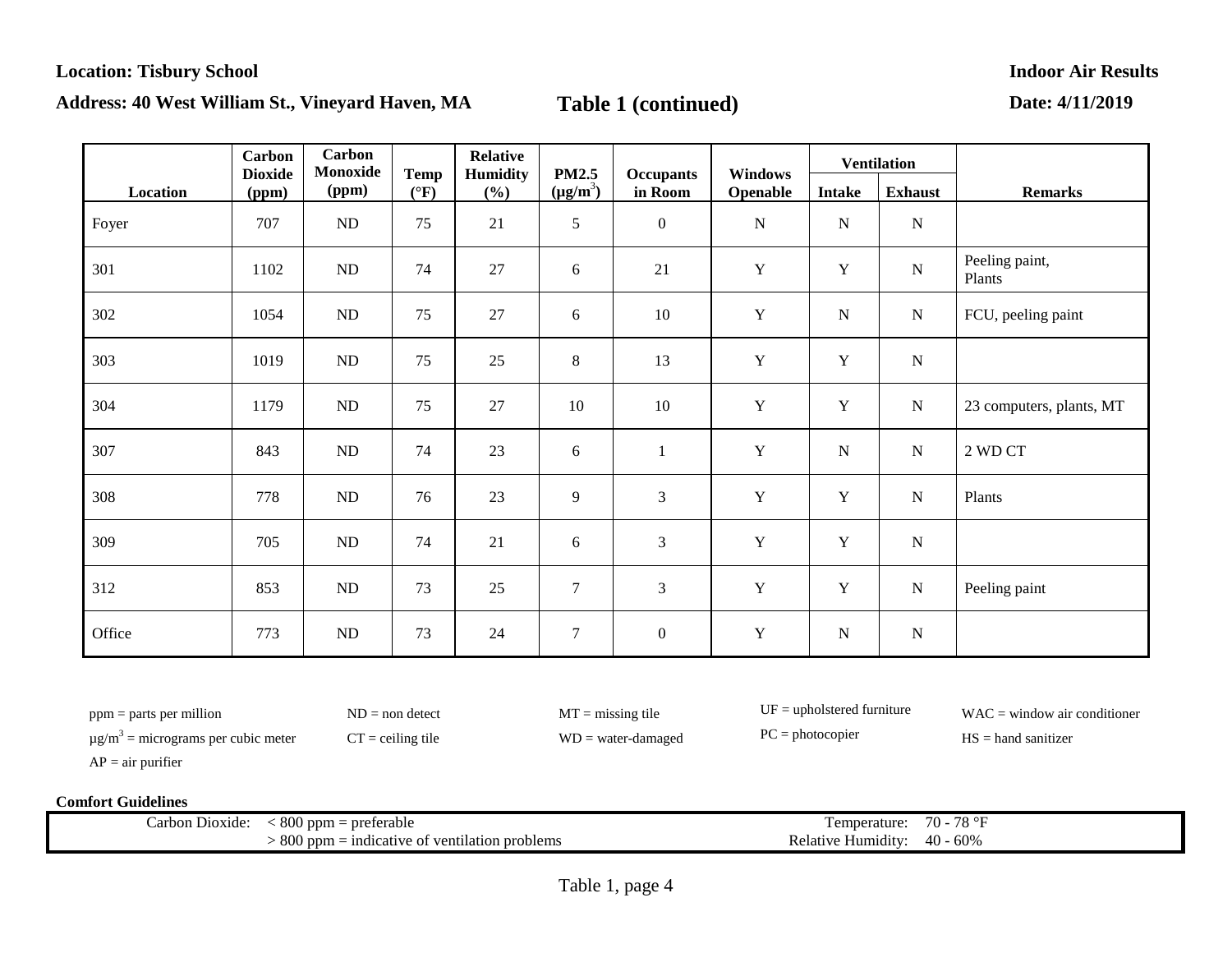|          | <b>Carbon</b><br><b>Dioxide</b> | Carbon<br>Monoxide | <b>Temp</b>     | <b>Relative</b><br>Humidity | <b>PM2.5</b>   |                             | Windows     |               | <b>Ventilation</b> |                                     |
|----------|---------------------------------|--------------------|-----------------|-----------------------------|----------------|-----------------------------|-------------|---------------|--------------------|-------------------------------------|
| Location | (ppm)                           | (ppm)              | $({}^{\circ}F)$ | $(\%)$                      | $(\mu g/m^3)$  | <b>Occupants</b><br>in Room | Openable    | <b>Intake</b> | <b>Exhaust</b>     | <b>Remarks</b>                      |
| 313      | 1003                            | ${\rm ND}$         | 73              | 26                          | 5              | $\overline{4}$              | $\mathbf Y$ | $\mathbf Y$   | ${\bf N}$          | Plants                              |
| 314      | 893                             | ND                 | 73              | 23                          | 6              | $\boldsymbol{0}$            | $\mathbf Y$ | $\mathbf Y$   | ${\bf N}$          | Peeling paint                       |
| 315      | 770                             | ND                 | 74              | 24                          | $\overline{7}$ | $\mathbf{0}$                | Y           | $\mathbf Y$   | Y                  |                                     |
| 316      | 973                             | ND                 | 74              | 25                          | $\overline{7}$ | $\mathbf{1}$                | $\mathbf N$ | $\mathbf Y$   | $\mathbf Y$        | WD CT                               |
| 318      | 848                             | ${\rm ND}$         | 74              | 24                          | 6              | $\overline{2}$              | $\mathbf Y$ | $\mathbf Y$   | $\mathbf Y$        | 7 WD CT                             |
| 319      | 736                             | ND                 | 74              | 21                          | $\overline{7}$ | $\mathbf{0}$                | $\mathbf Y$ | $\mathbf Y$   | Y                  | Unused dishwasher with<br>mold odor |
| $K-4$    | 942                             | ND                 | 68              | 32                          | 3              | $\mathbf{1}$                | $\mathbf Y$ | $\mathbf Y$   | ${\bf N}$          |                                     |
| $K-6$    | 935                             | ND                 | 71              | 30                          | $\mathfrak{Z}$ | $\boldsymbol{0}$            | $\mathbf Y$ | $\mathbf Y$   | ${\bf N}$          | <b>WAC</b>                          |
| Spanish  | 1228                            | ND                 | 71              | 30                          | 3              | $\boldsymbol{0}$            | $\mathbf Y$ | $\mathbf Y$   | ${\bf N}$          | <b>WAC</b>                          |
| Language | 946                             | ND                 | 71              | 29                          | 3              |                             | $\mathbf Y$ | $\mathbf Y$   | ${\bf N}$          | WAC, mold                           |

ppm = parts per million ND = non detect MT = missing tile UF = upholstered furniture WAC = window air conditioner

 $\mu$ g/m<sup>3</sup> = micrograms per cubic meter CT = ceiling tile WD = water-damaged PC = photocopier HS = hand sanitizer

 $AP = air$  purifier

| on Dioxide<br>earbo | $\sim$ $\sim$<br>. 800 ppm =<br>: preferable      | en<br>nnerature:                  | $\overline{\phantom{a}}$<br>70<br>$\sim$<br>`` |
|---------------------|---------------------------------------------------|-----------------------------------|------------------------------------------------|
|                     | $800$ ppm<br>- indicative of ventilation problems | $\cdots$<br>Humidity:<br>Relative | 40<br>$-60\%$                                  |